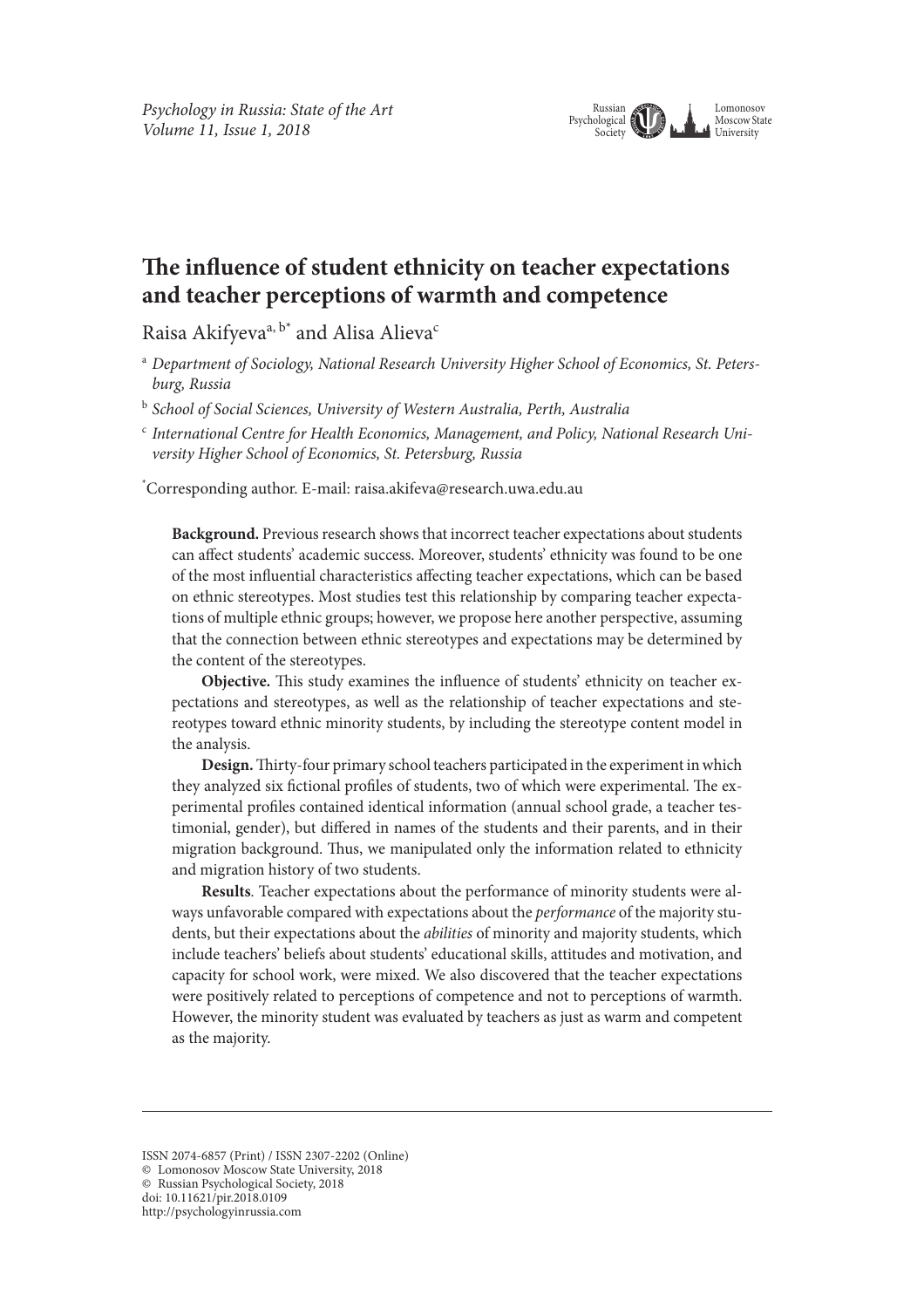**Conclusion.** This study shows the relevance of the problem of correct expectations of teachers toward students with diferent ethnic backgrounds. In contrast to the teachers' perceptions of the warmth and competence of students, information about the ethnicity of the child infuences their expectations. Meanwhile the teachers' expectations are differently related to the various components of their stereotypes. The results raise a question about the defnition and operationalization of teachers' expectations.

*Keywords*: teacher expectations, stereotypes, stereotype content model, warmth, competence, ethnic minority students.

# **Introduction**

Teacher perception of students as members of certain groups can contribute to inequality in schools. According to a classic study by R. Rosenthal and L. Jacobson (1968), incorrect expectations on the part of teachers can trigger the "Pygmalion efect," which manifests itself in the fact that the behavior of students seems to be linked with teacher expectations and students begin to perform in the way that teachers expect from them (Brophy & Good, 1970; Rosenthal & Jacobson, 1968). Although follow-up studies have shown contradictory results, there is evidence that teachers' expectations and their beliefs about students were in some cases related to the students' academic success (Ferguson, 2003; Jussim & Harber, 2005; Peterson, Rubie-Davies, Osborne, & Sibley, 2016; Rubie-Davies, Hattie, & Hamilton, 2006).

Furthermore, researchers have been able to identify a number of student characteristics that can infuence teacher perceptions, such as gender, socioeconomic status, and special educational needs (Auwarter & Aruguete, 2008; Levins, Bornholt, & Lennon, 2005; Page & Rosenthal, 1990; Ready & Wright, 2011).

The relationship between student ethnicity and teacher expectations is of particular interest for the study of inter-ethnic relations in the school and the causes of an ethnic achievement gap. Many studies have shown that teacher perceptions may result in ethnic minority students having lower academic achievement than their peers belonging to the ethnic majority (Peterson et al., 2016; Rubie-Davies et al., 2006; Tenenbaum & Ruck, 2007). One of the most common explanations for the low expectations of teachers toward ethnic minority students is that teachers' perceptions and expectations can be based on ethnic stereotypes (Glock, Krolak-Schwerdt, Klapproth, & Böhmer, 2013; Glock, Krolak-Schwerdt, & Pit-ten Cate, 2015; Parks & Kennedy, 2007). This conclusion is not observed in relation to all ethnic minorities, however, or has weak evidence or is not supported at all (Jussim & Eccles, 1995; Rubie-Davies et al., 2006).

In many studies, the connection between ethnic stereotypes and expectations is tested through the study of the expectations of teachers towards various ethnic minorities. Diferences in expectations suggest the infuence of a stereotype. It can be assumed that a connection between ethnic stereotypes and expectations is determined by the content of the stereotypes. According to the stereotype content model, each stereotype has two dimensions, "warmth" and "competence", and stereotypes are typically mixed, which means that out-groups may be seen as competent but not warm, or vice versa (Fiske, 2015; Fiske, Cuddy, Glick, & Xu, 2002). Various dimensions of stereotype may be diferently related to academic expectations. It can be assumed that the perception of student "competence" is consistent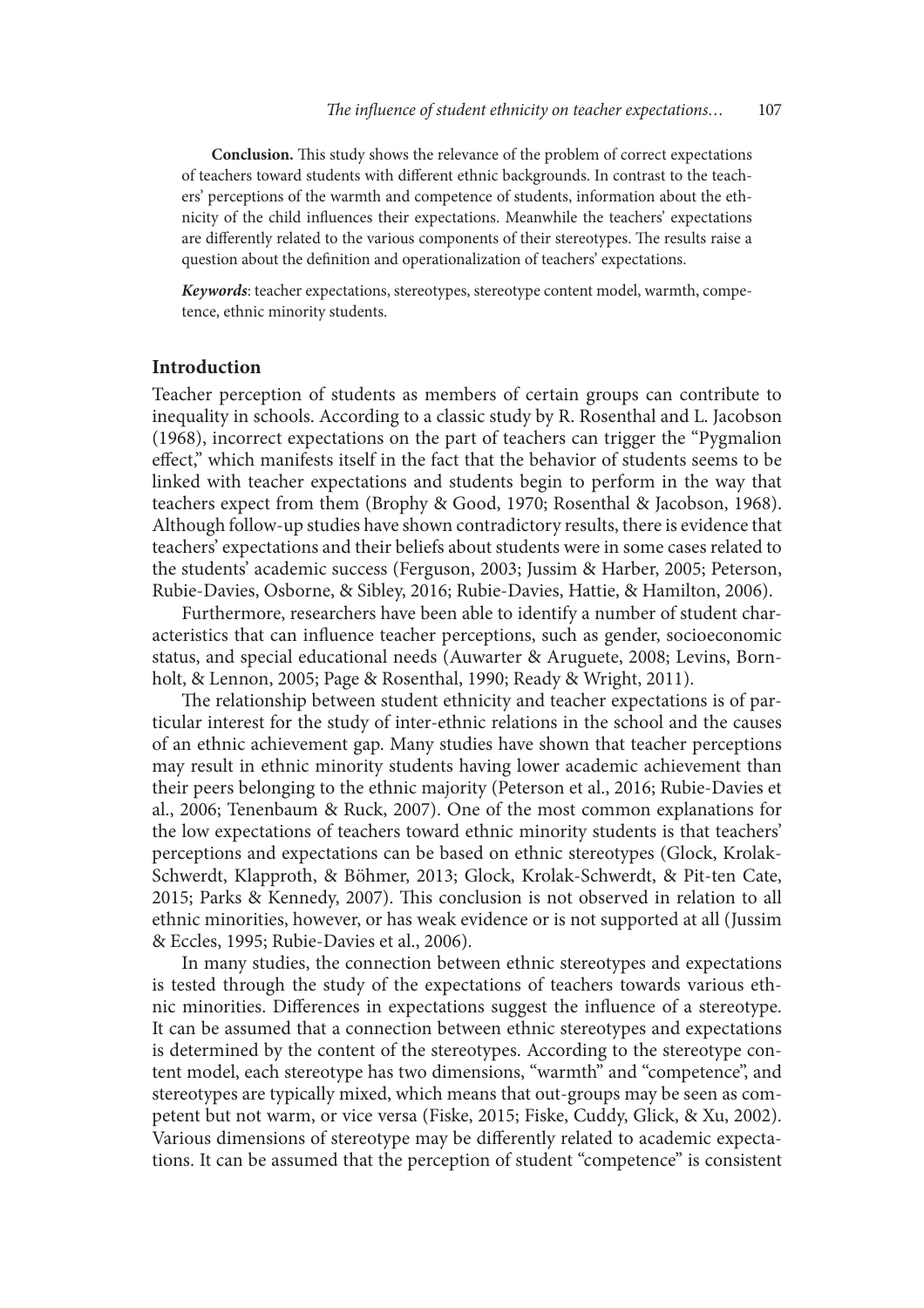with high expectations on the part of teachers, but student "warmth" is not at all related to the expectations of the teachers towards these students. Tus, the question arises how teacher expectations are related to each of the components of their stereotypes.

While in Western countries the low academic achievement of children belonging to ethnic minorities is a problem that has been studied for decades, the infux of migrants from the CIS countries to Russia, which since the 1990s has resulted in an increasing number of immigrant children in Russian schools, actualizes the problem of correct teacher expectations in a new way in the Russian context. Most of today's immigrants, who bring with them children of all ages, are from Central Asia (Alexandrov, Ivaniushina, & Kazartseva, 2015). Although xenophobic sentiments in Russia in relation to migrants from countries in this region have been falling in recent years, they are still high: 29% of Russians surveyed in 2015 believed that immigration from the former Central Asian Soviet republics should be limited and, in 2014, 17% and 20% of respondents felt anger and hostility towards the migrants from the southern republics, respectively (Levada Center, 2014, 2015). The stereotypical image of migrants is negative: that they are low-skilled and impolite, have a repulsive appearance, have difficulty communicating, and so on (Levada Center, 2013). This data suggests that the stereotypes toward adult migrants would be "contemptuous" or "paternalistic"; that is, that their perceived "competence" is low. Apparently, it is also typical of teachers to perceive "one and a half generation" and frst-generation immigrant students as incompetent, because of their real diffculties with the Russian language, which is not their native one, as well as the perception of them as children in need of adaptation to the new environment (Akifyeva, 2015; Alexandrov, Ivaniushina, Kostenko, Savelyeva, & Tenisheva, 2012). In the present study, we have also tested the hypothesis that teachers perceive immigrant students from Central Asia more paternalistically or contemptuously and have lower expectations for them compared to non-migrant students, which would be correlated with a perception of their low "competence".

Thus, the main question of our research is how a student's ethnicity influences stereotypes and teacher expectations, and how teacher expectations relate to the various components of their stereotypes.

# **Teoretical Background**

# *Content of Stereotypes*

Stereotypes can be defned as "qualities perceived to be associated with particular groups and categories of people" (Schneider, 2004, p. 24).

According to the stereotype content model, stereotypes about any social groups are captured by two dimensions: "warmth" and "competence" (Fiske, 2015; Fiske et al., 2002). "Warmth" refers to personal qualities refecting the positive orientation of members of the perceived group to others (tolerant, warm, good natured, sincere), while "competence" refers to their qualities contributing to success and their abilities (competent, confdent, independent, competitive, intelligent). Tose researchers showed that the majority of stereotypes in relation to diferent social groups are mixed, that is, the social group may have a high indicator of one of these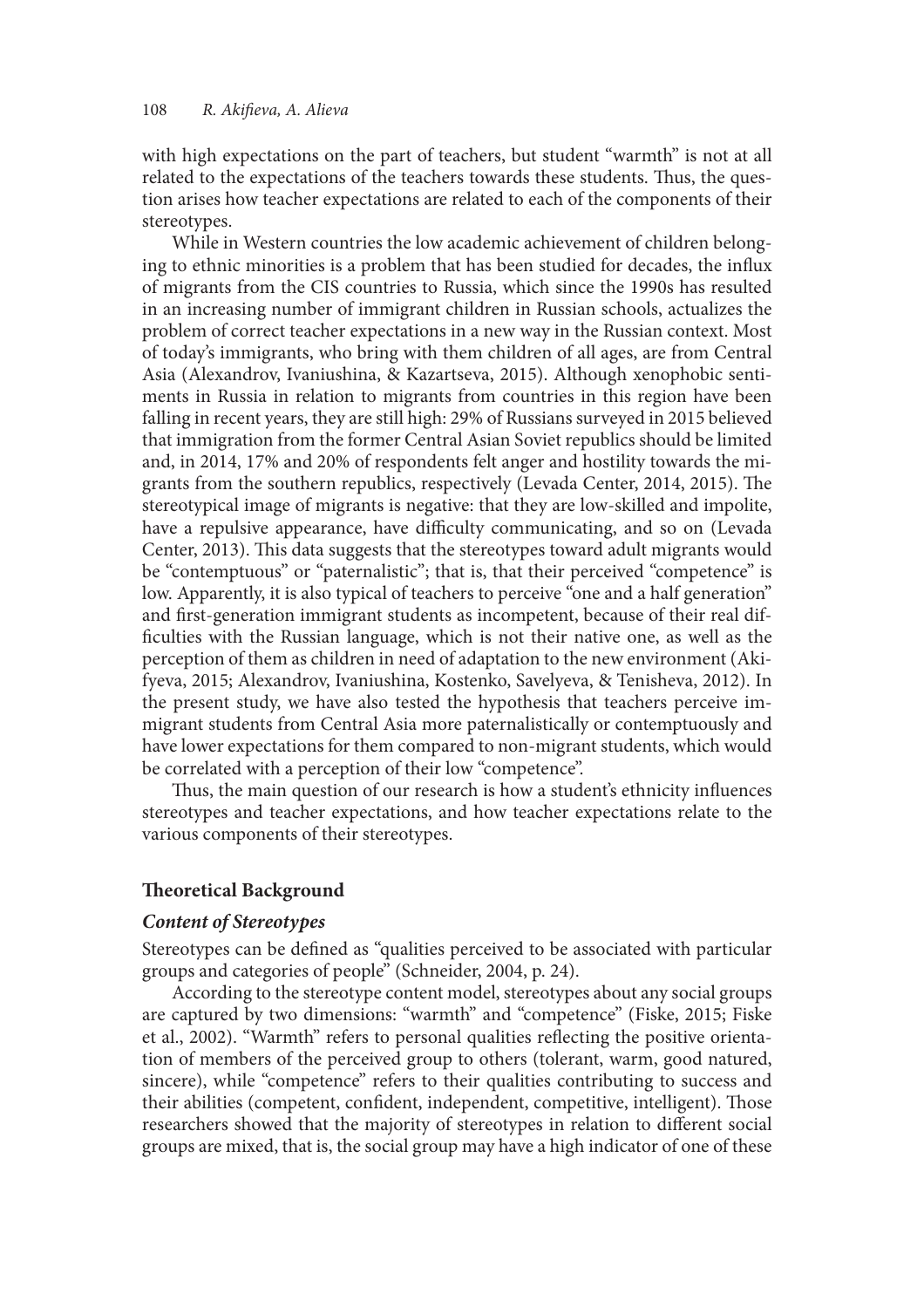two scales and a low one on the other (Fiske et al., 2002). Tis diferentiation is the basis for the allocation of two types of ambivalent stereotypes: paternalistic stereotypes, combining high levels of warmth and low levels of competence; and envious stereotypes, combining low levels of warmth and high levels of competence.

This model regarding the content of stereotypes, based on two main dimensions, was confrmed in a study of women and men, diferent subgroups of women and men (for example, hippy, housewife, yuppie, rocker), and diferent ethnic groups (Cuadrado-Guirado & López-Turrillo, 2014; Ebert, Stefens, & Kroth, 2014; Eckes, 2002; Janssens, Verkuyten, & Khan, 2015). Research on stereotypes about immigrants demonstrated not only cross-cultural diferences in the content of stereotypes, but also diferences in relation to the various immigrant groups, for example, in the U.S., "undocumented immigrants" are perceived as having low competence, and "Asians" as having high competence, which correlates with their perceived socioeconomic status (Cuddy et al., 2009; Lee & Fiske, 2006).

#### *Teacher Expectations and Stereotypes/Attitudes*

According to the defnition of Christine Rubie-Davies, "teacher expectations are notions teachers hold about students' long- and short-term performance – beliefs teachers hold about what students are capable of achieving on a daily and longterm basis" (Rubie-Davies, 2008, p. 254).

Starting with the work of Rosenthal and Jacobson (1968), it became clear that there is a deep connection between teacher expectations and student performance (McKown & Weinstein, 2008; Peterson et al., 2016; Rubie-Davies et al., 2006; van den Bergh, Denessen, Hornstra, Voeten, & Holland, 2010). Teachers' expectations ofen unconsciously infuence their interaction with students; they display diferent behavior, provide students with diferent opportunities to prove themselves in the classroom, praise and encourage some children and ofer them additional instructional material (Good, 1987). Low expectations on the part of teachers can result in a child passing an exam with worse results than his real abilities would suggest, and, on the other hand, high teacher expectations can have a positive efect on student motivation and educational aspirations (Brind, Harper, & Moore, 2008).

Several studies have demonstrated that the perception of students by teachers corresponds to reality; for example, that these are more consistent with the personal characteristics of individual students than with their group characteristics (Jussim & Eccles, 1995; Madon et al., 1998).

However, many studies have shown that the diferent group characteristics of students can influence the expectations of teachers. The most studied characteristics, along with gender and socioeconomic status, are ethnicity and migratory status. Many studies suggest that teachers may perceive students belonging to ethnic minorities diferently than students who belong to the ethnic majority. However, despite the large number of studies, there is still controversy regarding the nature of this infuence. Tus, on the one hand, there is evidence that teachers tend to generate higher expectations for the ethnic minority than for the ethnic majority students (Hachfeld, Anders, Schroeder, Stanat, & Kunter, 2010). On the other hand, numerous studies have shown that teachers tend to have low expectations for ethnic minority students and to recommend for them a lower educational track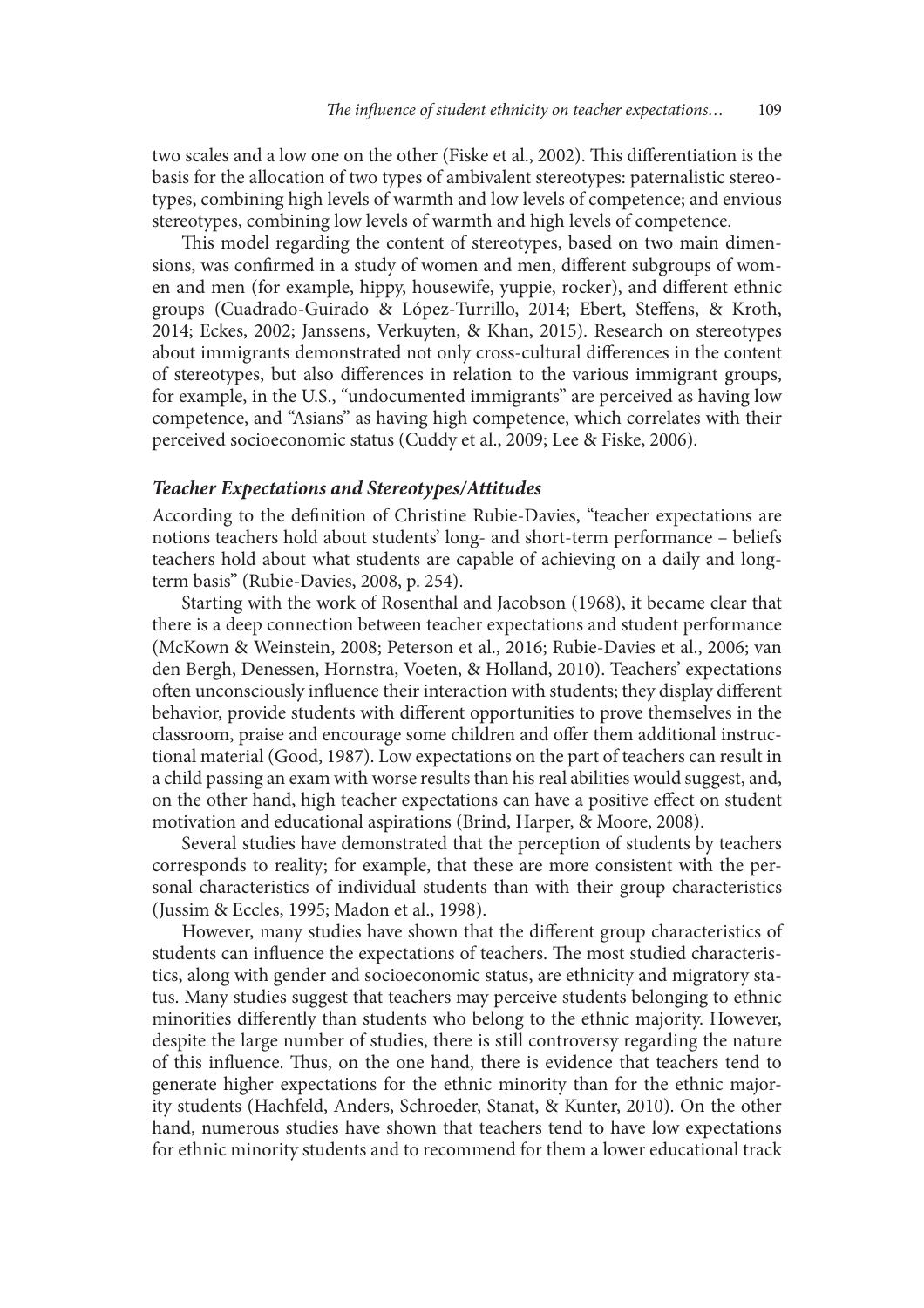(Glock et al., 2013; Ready & Wright, 2011; Rubie-Davies et al., 2006; Tenenbaum & Ruck, 2007; Wigfield, Galper, Denton, & Seefeldt, 1999). There are studies in which the results are mixed. For example, depending on the information that is manipulated by the researchers, in some cases minority students were recommended for a higher school track, and in other cases for a lower one than the majority students (Glock et al., 2015). Another study showed that teachers have both favorable and unfavorable expectations of their minority students, depending on how expectations are measured (King Lewis, 2014).

Several authors have studied how expectations of teachers are interconnected with their ethnic stereotypes. A study of the attitudes and expectations of teachers in Germany showed that German teachers have less positive attitudes towards Turkish people than towards Germans, but the attitudes of the teachers are not related to their expectations for German and Turkish students (Sprietsma, 2013). In another study, it was shown that there is a relationship between the implicit attitudes of teachers and their expectations. Teachers who showed negative implicit prejudiced attitudes towards ethnic minorities had expressed low expectations of them (van den Bergh et al., 2010).

Interviews with teachers have confrmed the existence of stereotypes: that their expectations are based on their beliefs about minority students' lack of motivation and their parents' failure to provide them with resources (Turner, Rubie-Davies, & Webber, 2015). Ethnic stereotypes can mean that teachers and pre-service teachers, afer familiarizing themselves with student profles, ignore real information about minority students, such as their academic grades, and have inaccurate expectations of them (Glock et al., 2015).

Although many researchers have been interested in studying the relationship between stereotypes and expectations, there has been no research examining the relationship between expectations and the content of stereotypes, based on the two dimensions of "warmth" and "competence", even if some of the results can be interpreted in terms of the stereotype content model. For instance, within the studies of expectations and teacher attitudes towards students from diferent ethnic groups, attitudes were measured by a "feeling thermometer", which has a scale from 0 (very cold/ uncomfortable) to 100 (very warm/ comfortable) (Sprietsma 2013; van Ewijk, 2011). It has been shown that teachers give children from ethnic minorities a lower "temperature" than the ethnic majority. This thermometer directly refers to the measurement of "warmth" from the stereotype content model, but "competence" was not measured in either of these studies.

 "Expectations" have been defned and operationalized in a way that may interfere with the researcher's operationalization of a stereotype (Brault et al., 2014; King Lewis, 2014; Regalla, 2013; van den Bergh et al., 2010). For example, van den Bergh et al. constructed a scale measuring teacher expectations according to the defnition given by Dusek and Joseph (1983): "teacher perceptions of an individual student's performance, ability, and level of educational attainment" (van den Bergh et al., 2010, p. 507). The scale includes items that measure not only teacher perceptions of the academic success of students in the present and future, such as, "He or she will probably have a successful school career", but also items measuring their perception of the students' abilities, for example, "He or she is an intelligent student", which is a direct reference to the classic scales measuring "competence".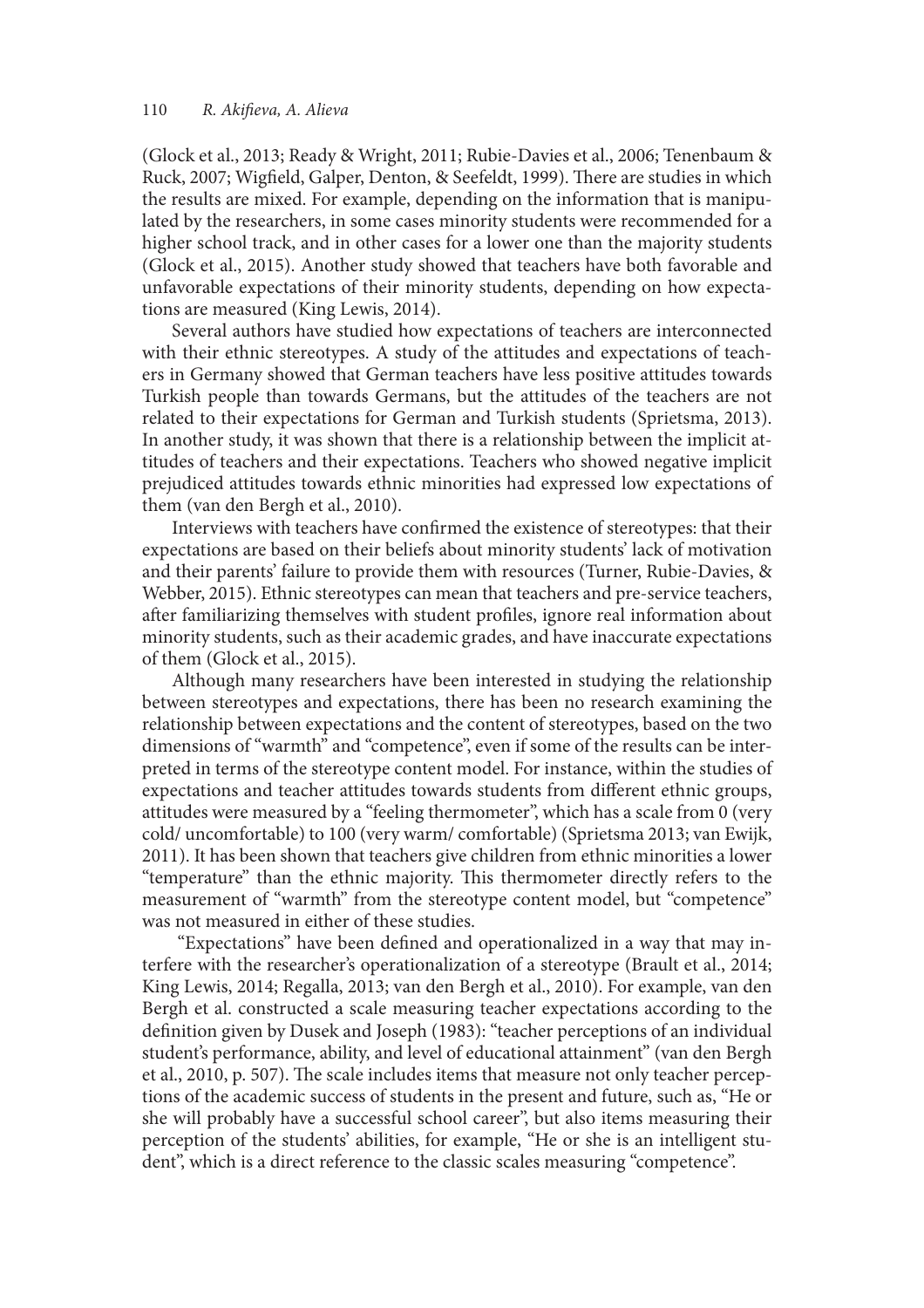In summary, while some research has concluded that teacher expectations are based on ethnic stereotypes, studies that have focused on stereotype content indicate that stereotypes of ethnic minorities are typically ambivalent. We believe that taking into consideration the heterogeneity of the content of stereotypes allows a better understanding of the contradictory fndings. We assume that it is not the negative image of a group as a whole that afects the expectations of teachers, but only their perceptions of the competence of the members of the group, that is, if teacher expectations are based on a stereotype, then it is the dimension of "competence" that has the most infuence, not that of "warmth".

#### **Methods**

Our study involved 34 primary school teachers from fve general education schools located in the same district of St. Petersburg. All teachers were women, whose average age was 38.29 (SD=10.22), and the average teaching experience was 14.24 years  $(SD=9.74)$ .

The experiment was conducted in the Spring of 2015. Teachers were invited to look at the personal profles of six students and fll in questionnaires that included scales measuring stereotypes and the expectations of the teachers in respect to each student, as well as socio-demographic information about the teachers.

#### *Experimental Design*

Student name is an important marker of ethnicity (Anderson-Clark, Green, & Henley, 2008), which is most signifcant for Russian teachers (Panova, 2006). In our study, we operationalized ethnicity through the migration status of the students, as well as their and their parents' ethnic name.

Six excerpts from the "personal profles" of fctional students were used as stimulus material. The students were said to have completed the second grade in 2014 and then changed schools. Each excerpt looked like a typical Russian school "personal profle" which accompanies students when they start to attend school, leave a school, and throughout their school study. In our research it included: 1) information about the name, gender, date of birth, names of parents, kindergarten address, and former place of study, if there was one; 2) grades which the student received at the end of second grade; and 3) a testimonial prepared by the class teacher afer second grade. All of this information is obligatory and has to be included in their personal profles if a student changes school in Russia.

Only two of the six personal profiles were experimental. These contained identical information (school grade, testimonial, gender – male; date of birth – October 15, 2007), but the two children were given diferent names (Ilya Barabanov was used as ethnically neutral and Ahmad Sangaliev as ethnically marked), and similarly for the names of their parents. Both students had a migrant background, but Ilya had moved to St. Petersburg from Moscow, and Ahmad had moved from Tashkent, Uzbekistan. This migration experience was reflected in the section that contained information about where they had studied in the past and the address of that school (one in Moscow and one in Tashkent). Tus, in the course of the experiment, we manipulated only information related to ethnicity and migration history: the names of the children and parents and the fact of moving from another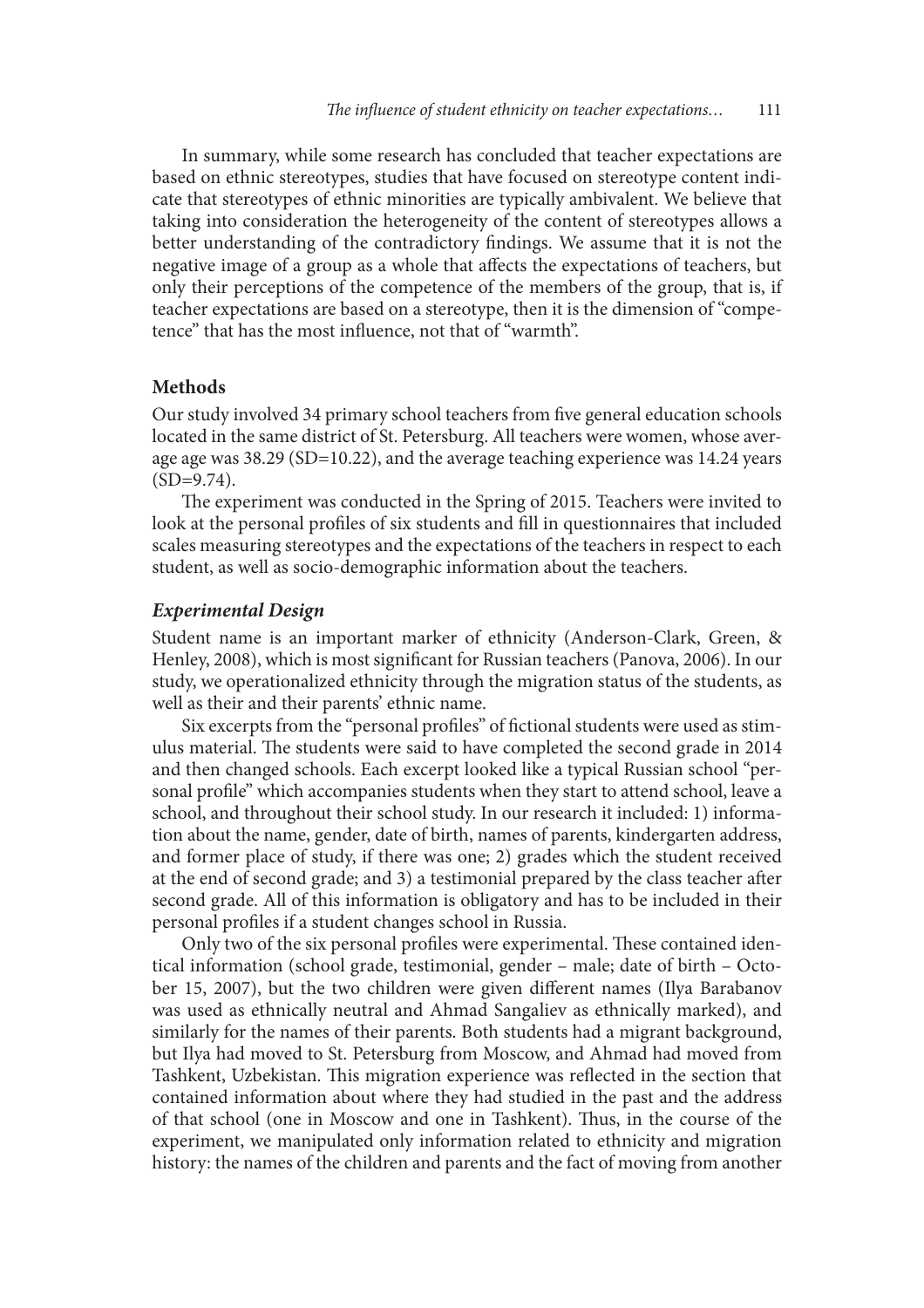capital city. This allowed us to create a typical image of a "one and a half generation" migrant child, who had moved to St. Petersburg from Central Asia. In this article, the student with external migration history (Ahmad) will be called the ethnic minority student, and the student with internal migration history the ethnic majority student.

During the experiment, the teacher flled in two types of questionnaires: one with questions about expectations and stereotypes in relation to the students, and another which collected socio-demographic data about teachers, as well as a rating expectation scale.

# *Measures*

**Stereotypes.** These were measured by eight classic scales used in the study of the content of stereotypes: four focused on the measurement of "warmth" (good natured, friendly, sincere, warm) and four on the measurement of "competence" (capable, intelligent, efficient, confident) (Fiske, 2002). To avoid bias in the estimation, some adjectives were replaced by semantic opposites: warmth (good natured, unfriendly, insincere, cold) and competence (capable, intelligent, efficient, unconfdent). Respondents were asked to rate on a fve-point Likert scale (where 1 – "totally disagree" and 5 – "totally agree"), "... the extent to which each of the following qualities corresponds to the student ...", whose personal profles they had read. Scale antonyms were recoded during data analysis, so for clarity, we will continue to call them "friendly", "sincere", "warm", "confdent".

**Expectations.** These were measured in several ways:

- 1) using eight scales which were made by short adaptation of Regalla's scales (Regalla, 2013), each of which represents a degree of agreement (from 1 – "totally disagree" to 5 – "totally agree") with the items about student performance in the present and the future, and his/her academic potential:
	- 1. In your opinion, at the new school this student will perform academically as well as his middle-class peers.
	- 2. In your opinion, at the new school this student is capable of at least average academic performance in all subjects.
	- 3. In your opinion, at the new school this student is capable of learning the material presented in class.
	- 4. In your opinion, at the new school this student has the skills necessary to be successful in school.
	- 5. In your opinion, at the new school this student is motivated to do his best in class.
	- 6. In your opinion, at the new school this student works very hard to do his best in class.
	- 7. In your opinion, at the new school this student will quit school in high school.
	- 8. In your opinion, at the new school this student thinks that education is very important.

During data analysis, the item "In your opinion, at the new school this student will quit school in high school" was recoded so that all items were about positive expectations. Therefore, we call this item "will not quit school in high school".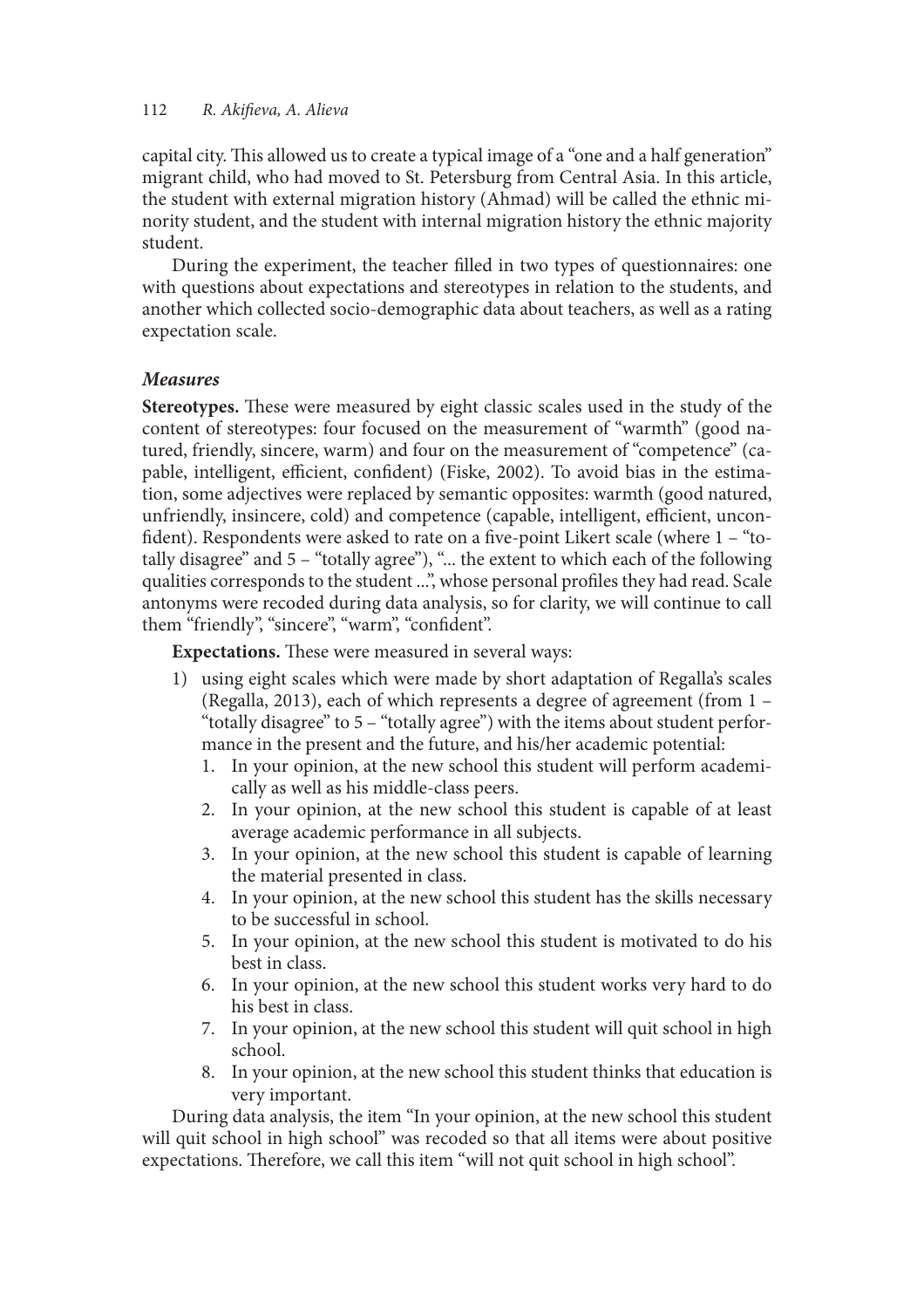All items were translated into Russian by a multiple back-translation procedure applying to all stereotypes and Regalla's scales. Similarly, antonyms for stereotypes were chosen.

- 2) Using rating scale expectations. Respondents were asked to rate the six children whose "personal profile" they evaluated, in accordance with their expected future academic performance; therefore, the scale ranges from 1 ("will study better than other students") to 6 ("will study worse than other students").
- 3) Teachers also pointed out how well they thought each of the children would study at the end of the third grade (i.e., one year after the "personal profiles" had been prepared) in four subjects: Russian language, mathematics, English language, and literature. The scales ranged from 1 to 5, where  $1 =$  "very" badly" and 5 - "very well".

#### *Procedure*

Data was collected from each teacher individually. Teachers were informed that the research focused on the role that information from the personal profles plays in the educational process. Teachers were asked to familiarize themselves with the frst personal profle and form an impression of the child. When the teachers announced their readiness, the "personal profle" was taken away and Questionnaire 1 was issued. Therefore, teachers familiarized themselves with all six profiles and filled in six questionnaires, one for each student. After that, the teacher was given Questionnaire 2 and the experiment ended.

Personal profles were issued in strict sequence: One of the experimental profiles was always shown second, and the other was always shown sixth. The two experimental profles were randomly swapped between positions two and six, with some teachers receiving the experimental majority student profle in position two, some in position six, and the same for the minority profile. This was done in order to eliminate the efect of information from the non-experimental personal profles on perception of the experimental profles.

A pilot study was conducted to make sure that the teachers did not notice the virtually identical content of the two experimental profles. Four subjects participated in the entire experiment from beginning to end. None of the subjects during the pilot study noticed that two of the six profles were identical (except the characteristics that had been manipulated — ethnicity and migration background).

We analyzed the teachers' responses with respect to only the two experimental profles.

#### **Results**

# *Perceptions of Ethnic Minority and Majority Students: Di***f***erences in Teachers' Stereotypes and Expectations*

In the frst stage of the analysis, we created generalized scales measuring teachers' stereotypes and expectations by calculating the arithmetic means of the initial variables. This resulted in 10 scales (5 for minority and 5 for majority students):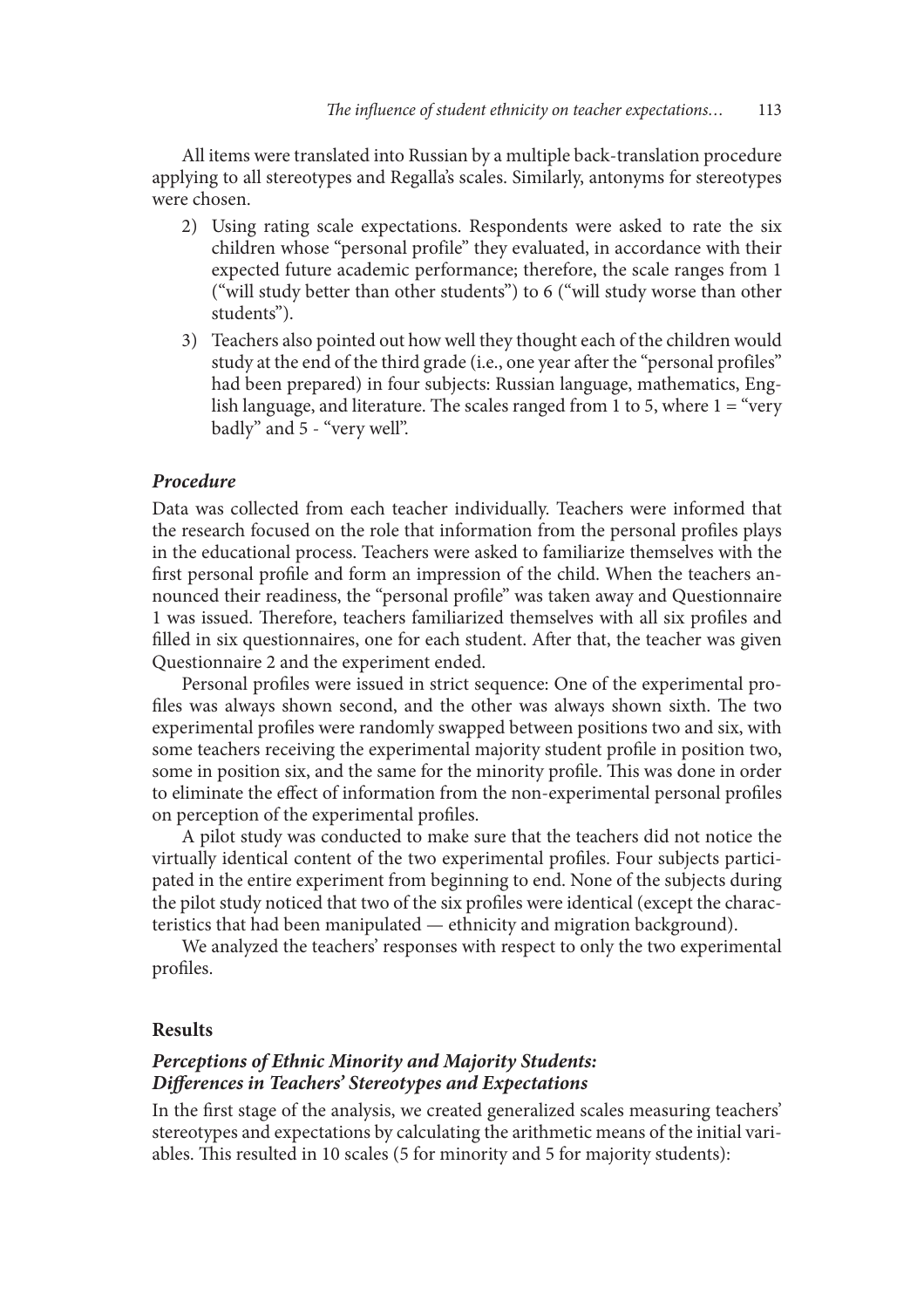- 1. "Warmth" scale (good natured, friendly, sincere, warm), Cronbach's alpha =0.68 for majority student and 0.83 for minority student;
- 2. "Competence" scale (capable, intelligent, efficient, confident), Cronbach's  $\alpha$  =0.35 for majority student and 0.71 for minority student;
- 3. Teacher expectations about performance which included sub-scales measuring teachers' notions about students' performance (prospective grades in 1) mathematics, 2) Russian language, 3) literature, and 3) English language, as well as two Regalla sub-scales 4) "this student will perform academically as well as his middle-class peers", and 5) "the student is capable of at least average academic performance in all subjects"), Cronbach's alpha =0.39 for majority student and 0.84 for minority student;
- 4. Teacher expectations about abilities, including sub-scales measuring teachers' evaluation of student's abilities (the remaining six Regalla scales), Cronbach's alpha =0.58 for majority student and 0.69 for minority student;
- 5. The resulting overall measure of teacher expectations, which combined all expectation sub-scales included in the two expectation variables above; Cronbach's alpha =0.65 for majority student and 0.82 for minority student.

While for minority student all Cronbach's alphas could be interpreted as acceptable, low alpha scores for majority student technically indicate unreliable scales. However, low alpha scores for all scales in which the teacher was evaluating of the majority student indicate low internal consistency of the variables, which may refect the out-group covariation efect supported by the research of Patricia W. Linville, Gregory W. Fischer, and Carolyn Yoon (1996). According to this effect, people tend to perceive greater covariation among the features of out-group members compared with their perception of in-group members. Moreover, low alpha scores for the generalized scales associated with two dimensions of stereotype in the case of the majority student can signify that teachers do not perceive the student in a stereotypical way, whereas in case of the minority student, teachers' stereotypes are activated, and that could be why the stereotype content model fnds support in this case. Nevertheless, Cronbach's alpha as a reliability estimate and a measure of internal consistency, has major problems (Field, 2013). For example, the value of alpha depends on the number of items in the scale, and therefore alpha increases as the number of items increases.

Then we studied the differences in teachers' perceptions of the ethnic minority and majority students and expectations about them. Comparative analysis using the paired-samples t-test showed no signifcant diferences in teachers' evaluations of the ethnic minority and majority students on the "warmth" and "competence" scales or the scale that measured expectations about abilities. The null hypothesis can be accepted, that there are no signifcant diferences in the teachers' stereotypical perception of students with diferent ethnic and immigrant backgrounds on either the warmth or competence scales  $(t=0, p=1; t=0, p=1)$  (Table 1). On average, teachers held signifcantly lower expectations about the performance of the minority student (M=3.45, SE=0.09) compared with the majority student (M=3.85, SE=0.05). This difference, 0.41, BCa 95% CI [0.18, 0.63], was significant t(33)=3.79,  $p=0.01$  and represents a large effect,  $r=0.55$ . There was also a significant difference (0.22, BCa 95% CI [0.01, 0.43], t(33)=2.16, p=0.04) in the resulting overall measure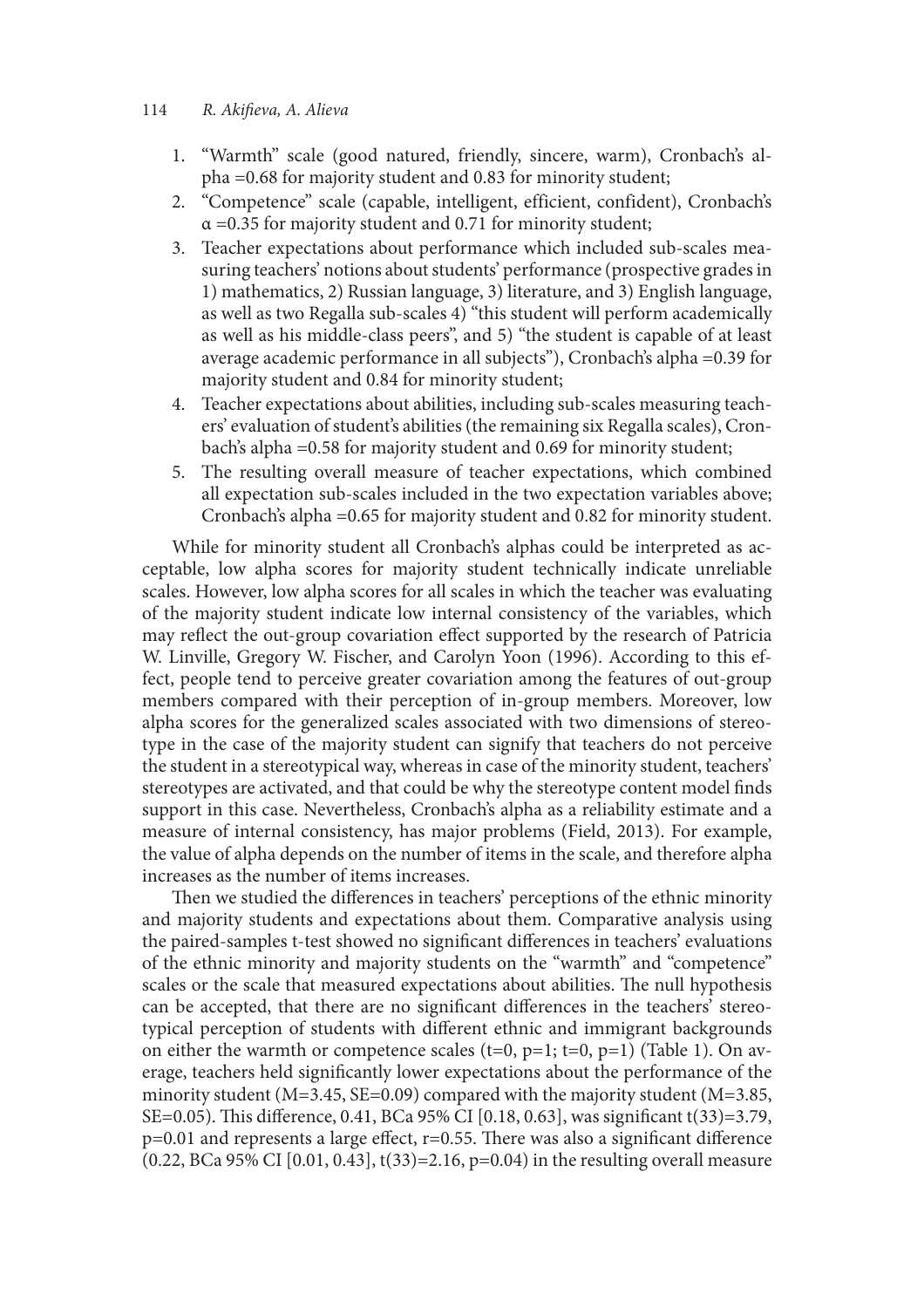of teacher expectations in respect to the minority student (M=3.38, SE=0.08) compared to the majority student (M=3.60, SE=0.05), which represented a mediumsized effect, r=0.35.

|                                | M<br>Majority<br>(SE) | M<br><b>Minority</b><br>(SE) | t(33)                  | r        | <b>BCa 95% CI</b> |
|--------------------------------|-----------------------|------------------------------|------------------------|----------|-------------------|
| warmth                         | 3.75<br>(0.09)        | 3.75<br>(0.10)               | $\Omega$<br>$(p=1.00)$ | $\Omega$ | $[-0.18, 0.19]$   |
| competence                     | 3.64<br>(0.07)        | 3.64<br>(0.09)               | $\Omega$<br>$(p=1.00)$ | $\Omega$ | $[-0.21, 0.22]$   |
| expectations about performance | 3.85<br>(0.05)        | 3.45<br>(0.09)               | 3.79<br>$(p=0.01)$     | 0.55     | [0.18, 0.63]      |
| expectations about abilities   | 3.34<br>(0.08)        | 3.32<br>(0.09)               | 0.21<br>$(p=0.84)$     | 0.04     | $[-0.21, 0.26]$   |
| general expectation scale      | 3.60<br>(0.05)        | 3.38<br>(0.08)               | 2.16<br>$(p=0.04)$     | 0.35     | [0.01, 0.43]      |

Table 1. Means of the stereotypes and expectations scales, values of t, effect sizes, and results of bootstrapping

In the next step of the analysis we used the Wilcoxon test to compare the teachers' expectations of the ethnic minority and majority students, measured by the expectation sub-scales. This revealed differences in most cases. Predicting the students' performance at the end of the school year for four subjects (mathematics, Russian language, English language, and literature), the teachers believed that the minority student would perform worse than the majority one (Table 2). The prospective grades of the minority student are signifcantly lower than those of the majority student, although in the experiment the teachers were shown an identical school progress record, according to which students at the end of the second grade got a grade of 4 for Russian language, literature, and foreign languages, as well as a 5 for mathematics. In the Russian educational system, the following grading scheme is used: 5 (excellent), 4 (good), 3 (satisfactory), 2 (fail).

| Table 2. Means of expectation sub-scales (grades), values of z, and effect sizes |  |  |  |  |
|----------------------------------------------------------------------------------|--|--|--|--|
|----------------------------------------------------------------------------------|--|--|--|--|

|                                              | M<br>Majority<br>(SD) | M<br><b>Minority</b><br>(SD) | z          | r       |
|----------------------------------------------|-----------------------|------------------------------|------------|---------|
| How well he will study mathematics at the    | 4.41                  | 4                            | $-2.56$    | $-0.31$ |
| end of the third grade                       | (0.56)                | (0.79)                       | $(p=0.01)$ |         |
| How well he will study the Russian language  | 3.65                  | 3.39                         | $-2.68$    | $-0.32$ |
| at the end of the third grade                | (0.49)                | (0.52)                       | $(p=0.01)$ |         |
| How well he will study literature at the end | 4.00                  | 3.56                         | $-3.27$    | $-0.40$ |
| of the third grade                           | (0.43)                | (0.66)                       | $(p=0.00)$ |         |
| How well he will study the English language  | 3.79                  | 3.44                         | $-3.21$    | $-0.39$ |
| at the end of the third grade                | (0.41)                | (0.61)                       | $(p=0.00)$ |         |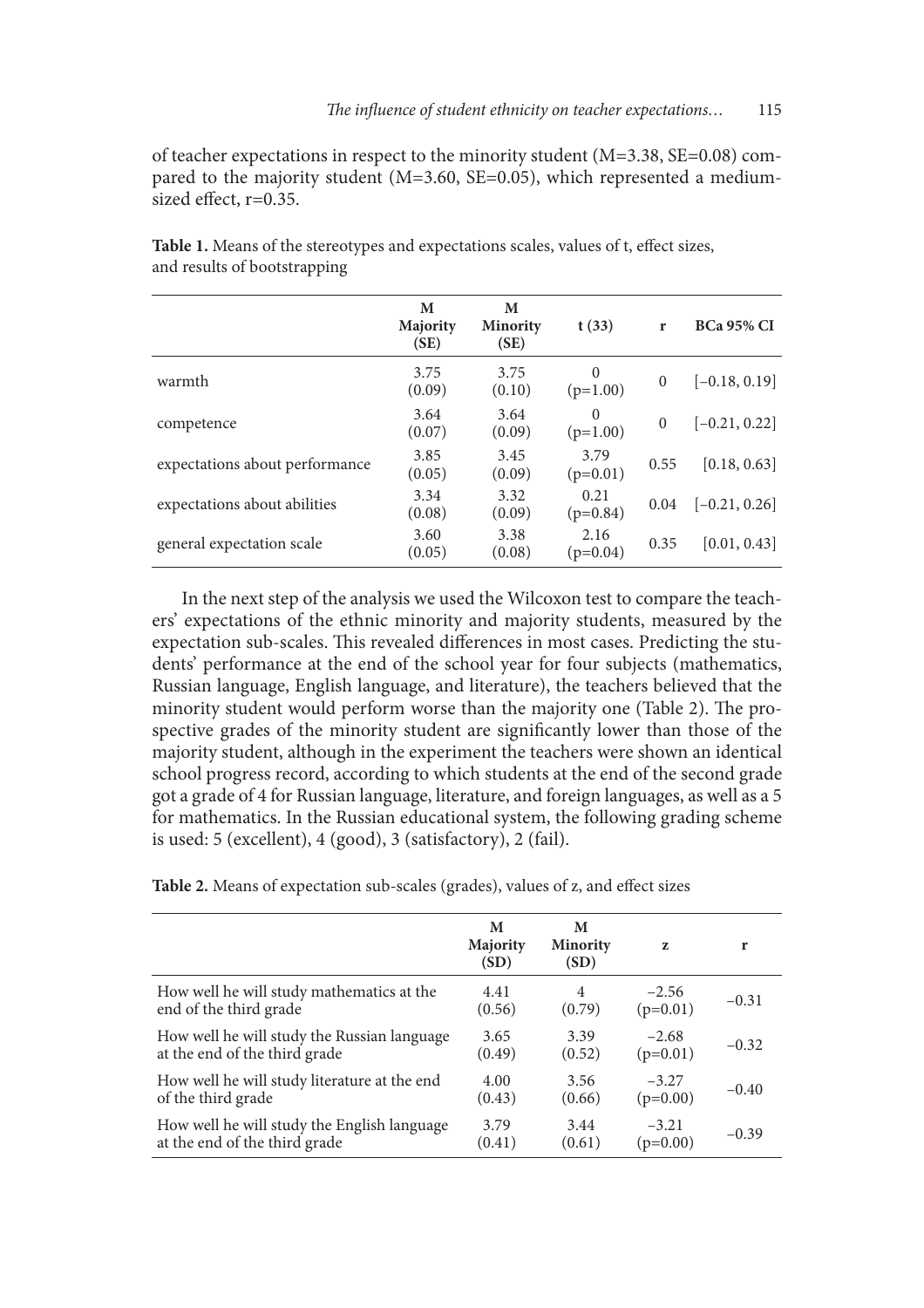Teachers also indicated that those two students in general were diferent in progress and believed that the «local» student would study signifcantly better than the «migrant» one:

Those who study better than other students: (Mdn1=3, Mdn2=5,  $z=-4.66$ ,  $p=0.00$ ,  $r=-0.57$ ).

When the teachers ranked the six students whose personal profles were shown in the experiment, 56% of the teachers put the majority student at the 1st–3rd places and 100% at the 1st–4th places, while 85% of the teachers put the minority student at 4th–6th places and 3% at the 1st–2nd places. Only 3 teachers out of the 34 believed that the minority student would study better than the majority student; the others suggested the opposite.

The analysis also showed significant differences when comparing the teachers' evaluations of students on four items of the Regalla scales (Table 3). Teachers assessed the student marked as minority signifcantly lower on three items; however, in one case, we observed the opposite effect: The teachers evaluated the «migrant» signifcantly higher on the item "works very hard to do their best in class". Statistically signifcant diferences were not found when comparing the evaluations assigned to the rest of the Regalla scales.

|                                             | M<br>Majority<br>(SD) | M<br><b>Minority</b><br>(SD) | Z          | r       |
|---------------------------------------------|-----------------------|------------------------------|------------|---------|
| This student will perform academically as   | 3.44                  | 2.97                         | $-2.66$    | $-0.32$ |
| well as his middle-class peers              | (0.79)                | (0.94)                       | $(p=0.01)$ |         |
| This student is capable of at least average | 3.82                  | 3.41                         | $-2.22$    | $-0.27$ |
| academic performance in all subjects        | (0.63)                | (0.82)                       | $(p=0.04)$ |         |
| This student is capable of learning the     | 3.79                  | 3.41                         | $-2.20$    | $-0.27$ |
| material presented in class                 | (0.59)                | (0.89)                       | $(p=0.03)$ |         |
| This student works very hard to do his      | 2.85                  | 3.18                         | $-2.01$    | $-0.24$ |
| best in class                               | (0.82)                | (0.72)                       | $(p=0.04)$ |         |
| This student has the skills necessary to be | 3.53                  | 3.38                         | $-0.93$    | $-0.11$ |
| successful in school                        | (0.86)                | (0.85)                       | $(p=0.35)$ |         |
| This student is motivated to do his best    | 3.15                  | 3.32                         | $-0.98$    | $-0.12$ |
| in class                                    | (0.89)                | (0.81)                       | $(p=0.33)$ |         |
| This student will not quit school in high   | 3.65                  | 3.44                         | $-0.94$    | $-0.11$ |
| school                                      | (0.81)                | (1.02)                       | $(p=0.35)$ |         |
| This student thinks that education is very  | 3.09                  | 3.18                         | $-0.43$    | $-0.05$ |
| important                                   | (0.71)                | (0.90)                       | $(p=0.67)$ |         |

**Table 3.** Means of expectation sub-scales (Regalla), values of z and efect sizes

These results demonstrate the heterogeneity of teachers' expectations: While no signifcant diferences were found in four sub-scales, on the other four subscales they did exist and demonstrated mixed expectations: For three items of the scale, teacher expectations were higher for the majority student and for one item, expectations were higher for the minority student. Moreover, teachers' expectations about student's performance are underestimated in relation to the ethnic mi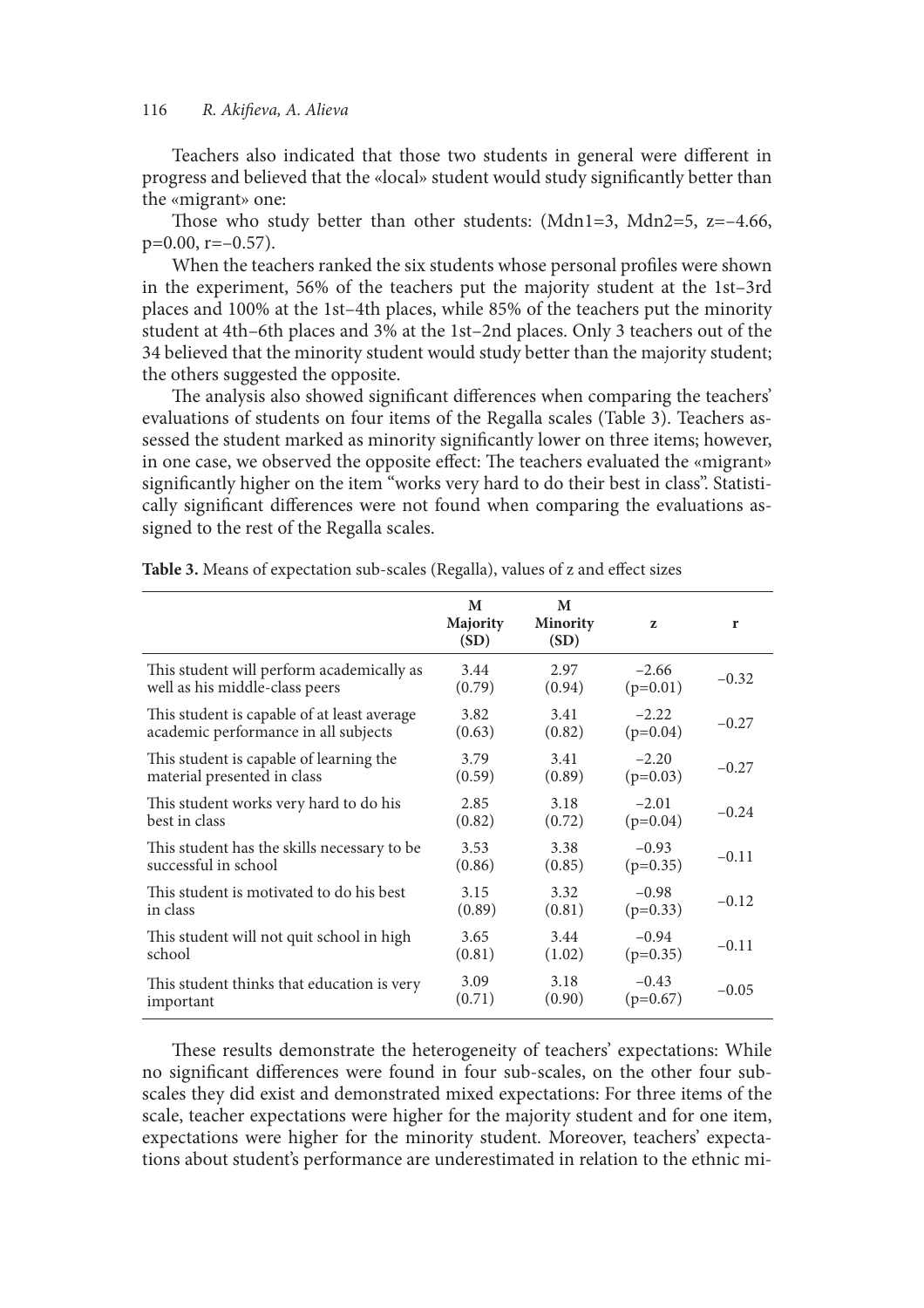nority student compared to the ethnic majority, while expectations about student's abilities are both favorable and unfavorable, which is consistent with other studies of teachers' expectations about minority and majority students (King Lewis, 2014; Regalla, 2013).

# *Analysis of Relations Between Teachers' Stereotypes and Expectations*

Table 4 shows Spearman's correlation coefficients for all the created scales for majority student. Correlation analysis shows that neither "warmth" nor "competence" is statistically related to the scales measuring teacher expectations about performance, teacher expectations about abilities, and the general expectation scale.

|                                | 2       | 3    | 4    | 5       |
|--------------------------------|---------|------|------|---------|
| warmth                         | $-0.08$ | 0.02 | 0.12 | 0.11    |
| competence                     |         | 0.19 | 0.24 | 0.25    |
| expectations about performance |         |      | 0.28 | $0.68*$ |
| expectations about abilities   |         |      |      | $0.87*$ |
| general expectations           |         |      |      |         |
|                                |         |      |      |         |

Table 4. Spearman's correlation coefficients for all variables created for the majority student

 $*_{p} = 0.00$ 

The same analysis for the minority student reveals a significant relationship between the "competence" scale and all the expectation scales ( $p=0.00$ ). The "warmth" scale is insignifcantly related to "competence" (r=0.21, p=0.23), "expectations about performance" (r=0.18, p=0.31), "expectations about abilities" (r=0.25, p=0.16), and the general expectations scale  $(r=0.18, p=0.30)$ .

**Table 5.** Spearman's correlation coefficients for all variables created for the minority student

|                                | $\mathfrak{D}$ | 3       | 4        | 5       |
|--------------------------------|----------------|---------|----------|---------|
| warmth                         | 0.21           | 0.18    | 0.25     | 0.18    |
| competence                     |                | $0.59*$ | $0.65*$  | $0.74*$ |
| expectations about performance |                |         | $0.38**$ | $0.86*$ |
| expectations about abilities   |                |         |          | $0.76*$ |
| general expectations           |                |         |          |         |

 $*_{p} = 0.00, *_{p} = 0.03$ 

The results of the analysis show that teachers' expectations regarding the minority student are not related to their perception of his warmth, but related to the perception of his competence – the more competent the minority student is perceived, the higher are teacher expectations, measured in diferent ways – beliefs about how well he will study and which abilities are needed for his education. These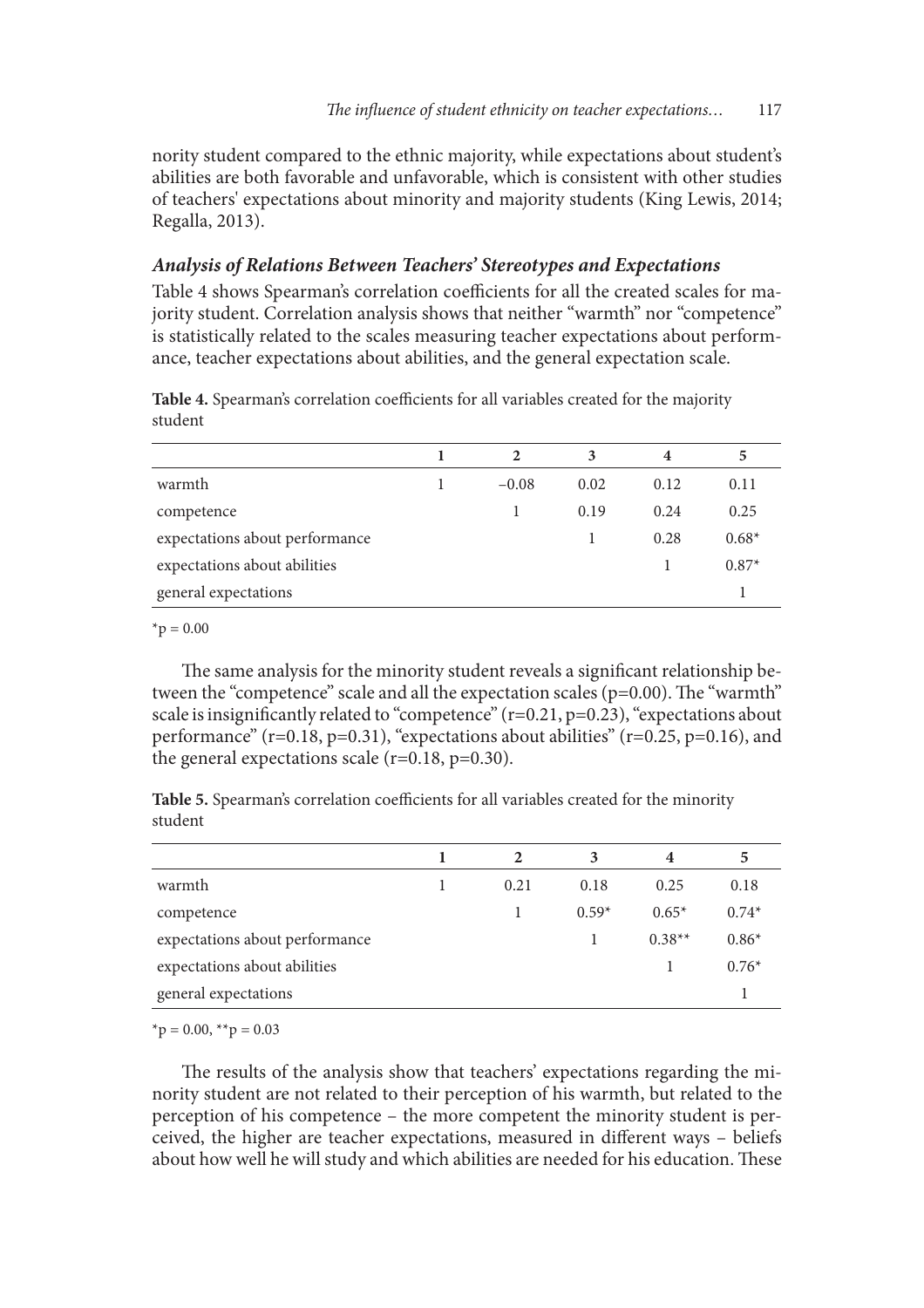results partially confrm our hypothesis that when studying the relationship between teacher expectations and stereotypes, it is necessary to take into account the content of stereotypes and their homogeneity.

For the next stage of the analysis, stereotypes and expectations sub-scales were recoded. We have created new variables for all sub-scales measuring stereotypes and expectations with 21 new variables. For each pair of variables ("majority student"/ "minority student"), new variables were created, which refected the diferences in the evaluation of minority and majority students by each teacher on each scale. Thus, if a teacher evaluates the majority student higher than the minority one, a value of «1» is assigned to a new variable; if a teacher evaluates the minority student higher than the majority one, the value of the variable is «-1»; and if a teacher evaluates both students equally, it is assigned a value of  $\alpha$ . The variables fnally created refect the stereotypes and expectations of the teachers, their biases. While these scales measure the *di*f*erence* between teachers' expectations of minority and majority students, not the expectations as such, for convenience we use the terms proposed above to identify them. In further analysis, we will use only the new variables.

Then, we created generalized variables from these new variables by calculating their arithmetic means: "warmth" (Cronbach's alpha = 0.65), "competence" (Cronbach's alpha =  $0.66$ ), teacher expectations about performance (Cronbach's alpha = 0.84), teacher expectations about abilities (Cronbach's alpha = 0.64), overall measure of teacher expectation (Cronbach's alpha =  $0.84$ ).

For the resulting overall measure of teacher expectations and the measure of teacher expectations about performance, the items that were included in these variables were z-scored, because the items' scores have diferent dimensions. Table 6 shows Spearman's correlation coefficients for all new created scales.

|                                |      | 3       | 4       | 5       |
|--------------------------------|------|---------|---------|---------|
| warmth                         | 0.11 | 0.00    | 0.02    | 0.02    |
| competence                     |      | $0.55*$ | $0.66*$ | $0.62*$ |
| expectations about performance |      |         | $0.56*$ | $0.90*$ |
| expectations about abilities   |      |         |         | $0.83*$ |
| general expectation scale      |      |         |         |         |

Table 6. Spearman's correlation coefficients for all new created variables

 $*_{p} = 0.00$ 

«Competence» is statistically related to all the scales of expectations ( $p = 0.00$ ). There was no significant relationship between "warmth" and "competence"  $(r =$ 0.11,  $p = 0.54$ ), "warmth" and expectations about abilities ( $r = 0.02$ ,  $p = 0.91$ ), "warmth" and the general expectation scale ( $r = 0.02$ ,  $p = 0.91$ ). The null hypothesis can be accepted that «warmth» is not related to expectations about performance (r  $= 0.00$ ,  $p = 0.99$ ). The analysis once again confirms our hypothesis about the relationship between the teachers' expectations and the "competence" dimension, but not the "warmth" dimension.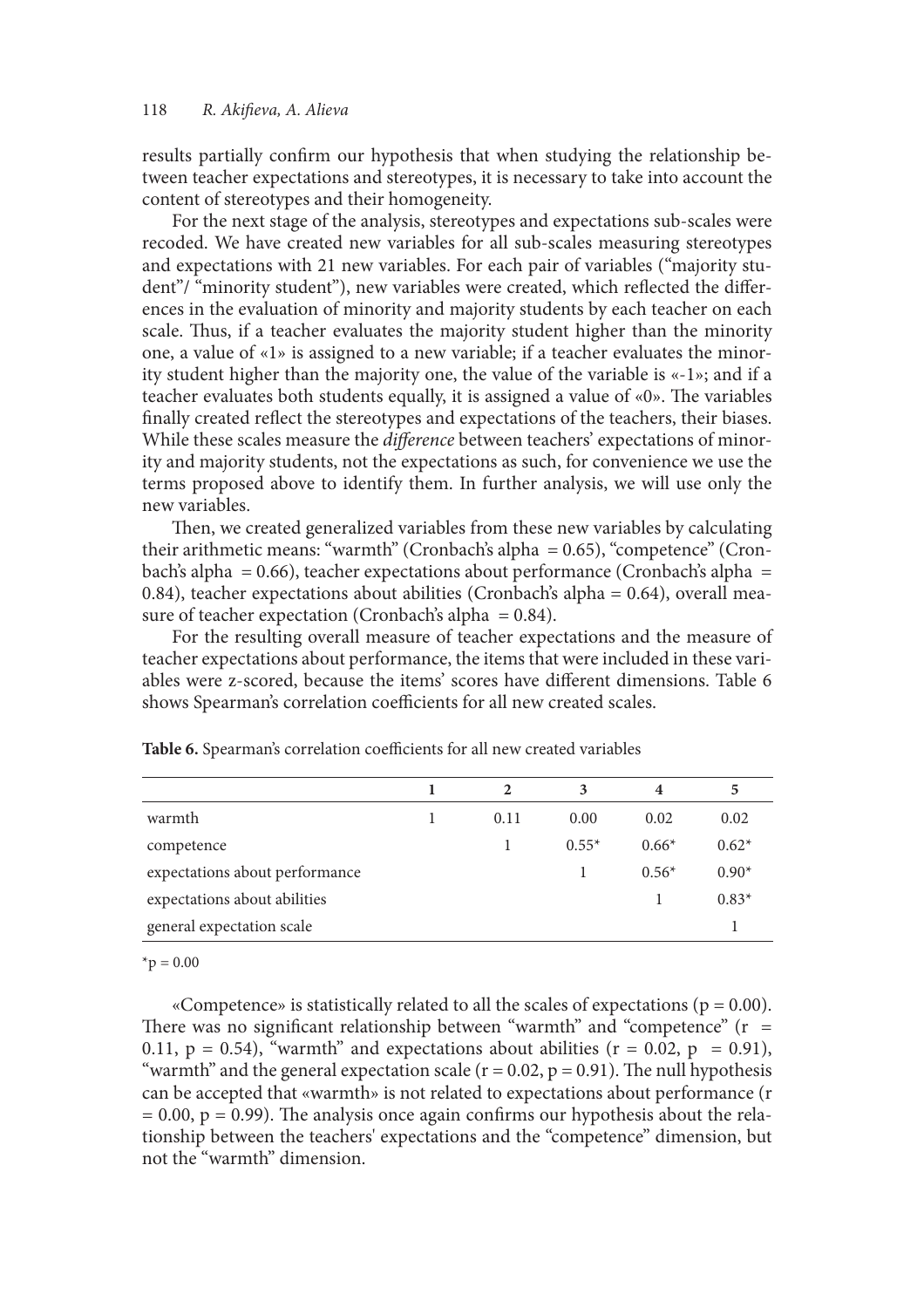#### **Discussion**

This study contributes to the debate on the relationship between teachers' expectations and stereotypes in relation to students with diferent migrant backgrounds, by including the stereotype content model in our analysis.

We examine whether teacher expectations are related diferentially to their perceptions of warmth and competence of ethnic minority students. The results confrmed our hypothesis that the expectations of teachers positively related to perceptions of competence and not to perceptions of warmth. This study, in our opinion, provides a new way to answer the question whether expectations are related to stereotypes. We propose to take into consideration the fact that, in accordance with the stereotype content model, stereotypes are more complicated than just being positive or negative: They have a two-dimensional structure and vary according to the perceived warmth and competence of the group (Cuddy et al., 2009; Fiske, 2015; Fiske et al., 2002; Lee & Fiske, 2006). According to this view, people perceive migrants as competent to a certain degree and warm to a diferent degree (Lee & Fiske, 2006). We studied teachers' perceptions of the migrant student from Central Asia as a typical ethnic minority student for St. Petersburg schools. The research would beneft if there had been an opportunity to explore the special features of teachers' perception of not only the migrant student from Central Asia, but also of other migrant groups that are assigned to diferent clusters, based on warmth and competence scores.

Migrants from Central Asia are a group that has been perceived negatively by Russians for many years. Various opinion surveys have shown that they are perceived as people with low competence (see, for example, Levada Center, 2013). The same trend is observed in relation to migrant children in the context of Russian schools – teachers perceive them as less competent than Russian students (Akifyeva, 2015; Alexandrov et al., 2012). We believe that our research confrms this tendency, but the results have turned out to be more complicated.

Looking at the content of the stereotypes, there are no statistical diferences in the evaluation of the minority and the majority students by teachers on the "warmth" and "competence" scales. Since teachers judged equally the two experimental profles out of the six that were shown, it can be assumed that some of the same information from the profles had an infuence on the teachers' judgments about these children. The testimonials indicated which personal qualities students had, from the point of view of teachers from their previous schools, and it is possible that this was the information on which teachers relied when forming their images of the students. Previous experimental studies have shown that teachers' judgments about ethnic minorities depend on the type of information that the teacher received about the student: expectation-confrming or expectation-disconfrming information (Glock, 2016; Glock & Krolak-Schwerdt, 2013). It is possible that the results were infuenced by what type of information (confrming or disconfrming) was in the testimonials. If the information was disconfrming, evaluations of teachers probably do not refect stereotypes that they may hold. Following Glock and Krolak-Schwerdt, we can assume that the information on the personal qualities of a student that teachers receive from external sources plays an important role, at least in the formation of their frst impression of the student. However, additional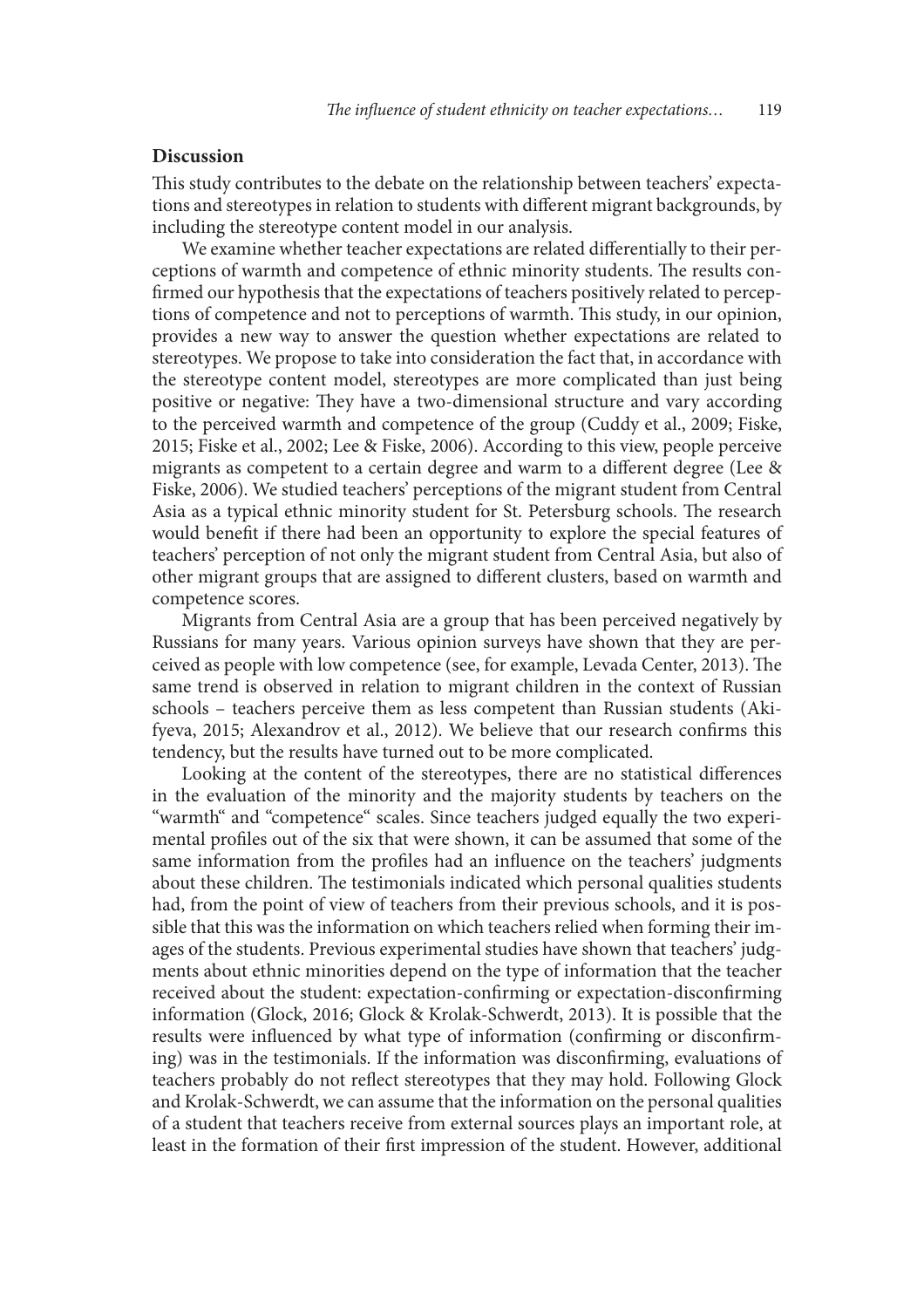research is necessary to make sure that it was the information in the testimonials that had an impact on the fact that the teachers evaluated the students equally. Additionally, the small sample size does not allow us to conclude that the diferences are not random.

This study showed the relevance of the problem of correct expectations of teachers in relation to students with diferent ethnic backgrounds, in the context of Russian schools. In contrast to the teacher perceptions of the warmth and competence of students, information about the ethnicity of the child infuences their expectations. Teachers' expectations about the performance of minority student were always more unfavorable than expectations about the performance of majority students. Given that we presented to teachers identical records within both profles, it can be concluded that in forming judgments about the potential performance of children with a migration background, teachers take into account the ethnicity of the children, which is an important factor that determined the signifcant diferences in the forecasts of performance of the students of different ethnicities. These results are consistent with those of the experimental study in which researchers manipulated ethnicity in the profle of students, leaving unchanged other information, including grades, and showed that in-service and pre-service teachers more poorly memorized grades from the profles of ethnic minority students and, when making school placement recommendations for them, they paid less attention to information about their grades than for ethnic majority students (Glock et al., 2015).

Our study also demonstrated that teacher expectations about the abilities of minority and majority students, which include teacher beliefs about students' educational skills, attitudes and motivation, and capacity for schoolwork, are mixed. The teachers believed that the minority students work harder to do their best in class and are less capable of learning the material presented in class than the majority students. This indicates that the expectations of teachers with regard to the minority students can be both favorable and unfavorable, which confrms the fndings of some studies (King Lewis, 2014; Regalla, 2013). These results raise a question about the defnition and operationalization of teacher expectations. Teacher expectations are often defined as teacher perceptions of academic success as well as of the abilities of students (Rubie-Davies, 2008; van den Bergh et al., 2010), which is refected in the operationalization of the phenomenon, in particular through measures that include questions about school achievements and the abilities of students (van den Bergh et al., 2010).

Previous research has mostly focused on teachers' beliefs about students' school achievements (McKown & Weinstein, 2008; Peterson et al., 2016; Rubie-Davies, Flint, & McDonald, 2012; Timmermans, de Boer, & van der Werf, 2016). Meanwhile, multiple operationalizations of teacher expectations were utilized even in earlier studies (Bognar, 1983; Hoge, 1984; Williams, 1976). Williams proposed a two-factor model of teacher expectations, which included cognitive expectations — "expectations for student performance in academic (instruction) activities" and normative expectations — "expectations for student adherence to the norms of classroom behavior" (Williams, 1976), operationalized as ratings on students' reliability, cooperation, and industry. It has been shown that teachers' cognitive expectations have a positive efect on teachers' normative expectations about female students and a negative efect on teachers' normative expectations about male stu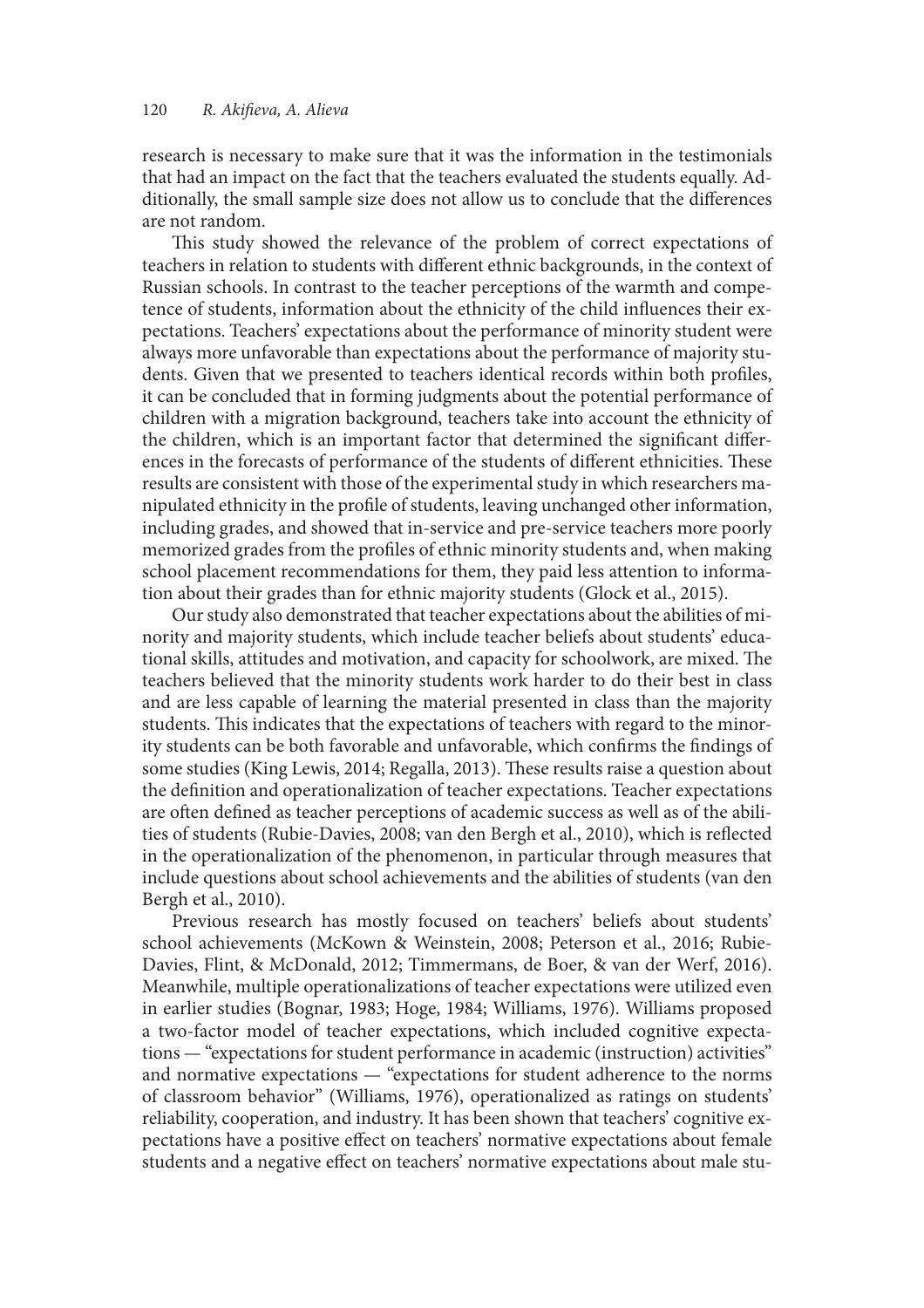dents. These results indicate that teachers can have a mixture of favorable and unfavorable expectations with respect to students with specifc attributions (gender, in this case). Tus, there are studies that indicate that in some cases, expectations may be mixed, but more research is required to explain all the various cases.

### **Acknowledgments**

We thank Vladimir Volokhonsky for his helpful comments and suggestions and Eduard Ponarin, without whose support this research would not have been conducted. We also thank the teachers for agreeing to participate in this study. As part of the work on the article went within "Fostering Public Health and Quality of Life: Developing and Improving Сurrent Methodology" (2018) research project, Alisa Alieva greatfully acknowledges fnancial support provided by National Research University Higher School of Economics, St. Petersburg.

#### **References**

- Akifyeva, R. (2015). Deti i roditeli v kontekste migratsii: nesoglasovannye traektorii [Children and parents in the migration context: Dissonant or consonant trajectories]. *Etnogra*f*ceskoe Obozrenie* [Ethnographic Review], 5, 117–134.
- Alexandrov, D., Ivaniushina, V., & Kazartseva, E. (2015). Etnicheskiy sostav shkol i migratsionniy status shkol'nikov v Rossii [Ethnic composition and migration status of primary and secondary school students in Russia]. *Voprosy obrazovaniya* [Educational Studies], 2, 173– 195. http://doi.org/10.17323/1814-9545-2015-2-173-195
- Alexandrov, D., Ivaniushina, V., Kostenko, V., Savelyeva, S., & Tenisheva K. (2012). Polozhenie detey migrantov v Sankt-Peterburge [Situation with migrant children in Saint Petersburg]. Moscow: United Nations Children's Fund. https://slon.hse.ru/data/2012/08/27/1242919948/ Polozhenie%20detey%20migrantov%20v%20St.%20Peterburge%20(FULL).pdf
- Anderson-Clark, T.N., Green, R.J., & Henley, T.B. (2008). The relationship between first names and teacher expectations for achievement motivation. *Journal of Language and Social Psychology, 27*(1), 94–99. http://doi.org/10.1177/0261927X07309514
- Auwarter, A.E., & Aruguete, M.S. (2008). Efects of student gender and socioeconomic status on teacher perceptions. *Journal of Educational Research, 101*(4), 242–246. http://doi. org/10.3200/JOER.101.4.243-246
- Bognar, C.J. (1983). Teacher expectations and student characteristics. *Canadian Journal of Education, 8*(1), 47–56. http://doi.org/10.2307/1494405
- Brault, M.-C., Janosz, M., & Archambault, I. (2014). Efects of school composition and school climate on teacher expectations of students: A multilevel analysis. *Teaching and Teacher Education,* 44, 148–159. http://doi.org/10.1016/j.tate.2014.08.008
- Brind, T., Harper, C., & Moore, K. (2008). Education for migrant, minority, and marginalised children in Europe, a report commissioned by the Open Society Institute's Education Support Programme. http://citeseerx.ist.psu.edu/viewdoc/download?doi=10.1.1.455.6306&rep =rep1&type=pdf
- Brophy, J.E., & Good, T.L. (1970). Teachers' communication of diferential expectations for children's classroom performance: Some behavioral data. *Journal of Educational Psychology, 61*(5), 365–374. http://doi.org/10.1037/h0029908
- Cuadrado-Guirado, I., & López-Turrillo, E. (2014). What do adolescents think and feel about the diferent female subtypes? An application of the stereotype content model (SCM). *Revista de Psicología Social, 29*(2), 235–264. http://doi.org/10.1080/02134748.2014.918823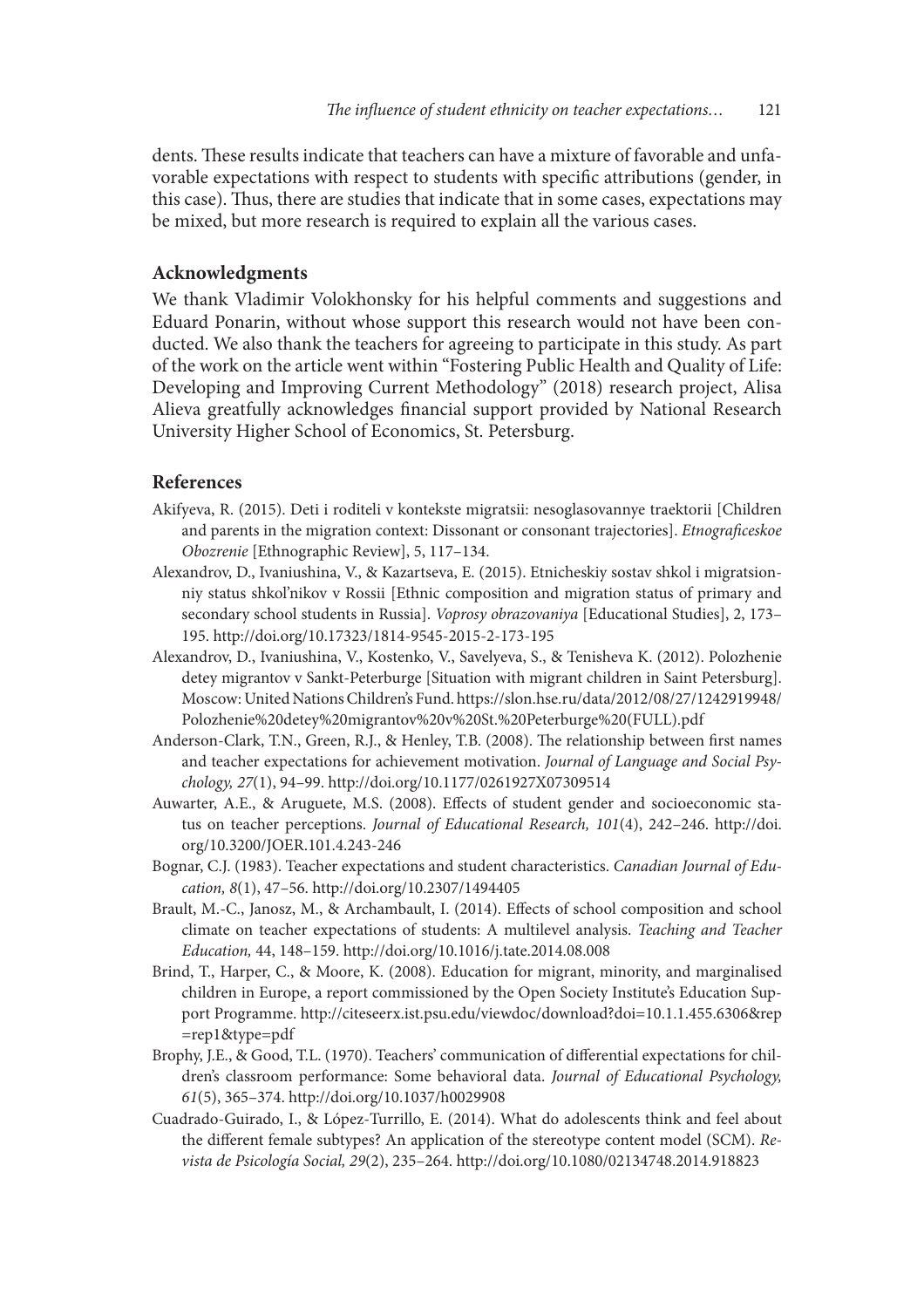- 122 *R. Aki*f*eva, A. Alieva*
- Cuddy, A.J.C., Fiske, S.T., Kwan, V.S.Y., Glick, P., Demoulin, S., Leyens, J.-P., … Ziegler, R. (2009). Stereotype content model across cultures: Towards universal similarities and some diferences. *British Journal of Social Psychology, 48*(1), 1–33. http://doi. org/10.1348/014466608X314935
- Dusek, J.B., & Joseph, G. (1983). The bases of teacher expectancies: A meta-analysis. *Journal of Educational Psychology, 75*(3), 327–346. http://doi.org/10.1037/0022-0663.75.3.327
- Ebert, I.D., Stefens, M.C., & Kroth, A. (2014). Warm, but maybe not so competent?—Contemporary implicit stereotypes of women and men in Germany. *Sex Roles, 70*(9-10), 359–375. http://doi.org/10.1007/s11199-014-0369-5
- Eckes, T. (2002). Paternalistic and envious gender stereotypes: Testing predictions from the stereotype content model. *Sex Roles, 47*(3), 99–114. http://doi.org/10.1023/A:1021020920715
- Ferguson, R. F. (2003). Teachers' perceptions and expectations and the Black-White test score gap. *Urban Education, 38*(4), 460–507. http://doi.org/10.1177/0042085903254970
- Field, A.P. (2013). *Discovering statistics using IBM SPSS statistics* (4th Edition). SAGE Publications Ltd.
- Fiske, S.T. (2015). Intergroup biases: a focus on stereotype content. *Current Opinion in Behavioral Sciences,* 3, 45–50. http://doi.org/10.1016/j.cobeha.2015.01.010
- Fiske, S.T., Cuddy, A. J. C., Glick, P., & Xu, J. (2002). A model of (ofen mixed) stereotype content: Competence and warmth respectively follow from perceived status and competition. *Journal of Personality and Social Psychology, 82*(6), 878–902. http://doi.org/10.1037//0022- 3514.82.6.878
- Glock, S. (2016). Does ethnicity matter? The impact of stereotypical expectations on in-service teachers' judgments of students. *Social Psychology of Education*, 1–17. http://doi.org/10.1007/ s11218-016-9349-7
- Glock, S., & Krolak-Schwerdt, S. (2013). Does nationality matter? The impact of stereotypical expectations on student teachers' judgments. *Social Psychology of Education, 16*(1), 111–127. http://doi.org/10.1007/s11218-012-9197-z
- Glock, S., Krolak-Schwerdt, S., Klapproth, F., & Böhmer, M. (2013). Beyond judgment bias: How students' ethnicity and academic profle consistency infuence teachers' tracking judgments. *Social Psychology of Education, 16*(4), 555–573. http://doi.org/10.1007/s11218-013-9227-5
- Glock, S., Krolak-Schwerdt, S., & Pit-ten Cate, I.M. (2015). Are school placement recommendations accurate? The effect of students' ethnicity on teachers' judgments and recognition memory. *European Journal of Psychology of Education, 30*(2), 169–188. http://doi. org/10.1007/s10212-014-0237-2
- Good, T.L. (1987). Two decades of research on teacher expectations: Findings and future directions. *Journal of Teacher Education, 38*(4), 32–47. http://doi.org/10.1177/002248718703800406
- Hachfeld, A., Anders, Y., Schroeder, S., Stanat, P., & Kunter, M. (2010). Does immigration background matter? How teachers' predictions of students' performance relate to student background. *International Journal of Educational Research, 49*(2–3), 78–91. http://doi. org/10.1016/j.ijer.2010.09.002
- Hoge, R.D. (1984). The definition and measurement of teacher expectations: problems and prospects. *Canadian Journal of Education, 9*(2), 213–228. http://doi.org/10.2307/1494604
- Janssens, H., Verkuyten, M., & Khan, A. (2015). Perceived social structural relations and group stereotypes: A test of the Stereotype Content Model in Malaysia. *Asian Journal of Social Psychology, 18*(1), 52–61. http://doi.org/10.1111/ajsp.12077
- Jussim, L.J., & Eccles, J. (1995). Are teacher expectations biased by students' gender, social class, or ethnicity? In *Stereotype accuracy: Toward appreciating group di*f*erences* (pp. 245–271). Washington, D.C.: American Psychological Association. http://doi.org/10.1037/10495-010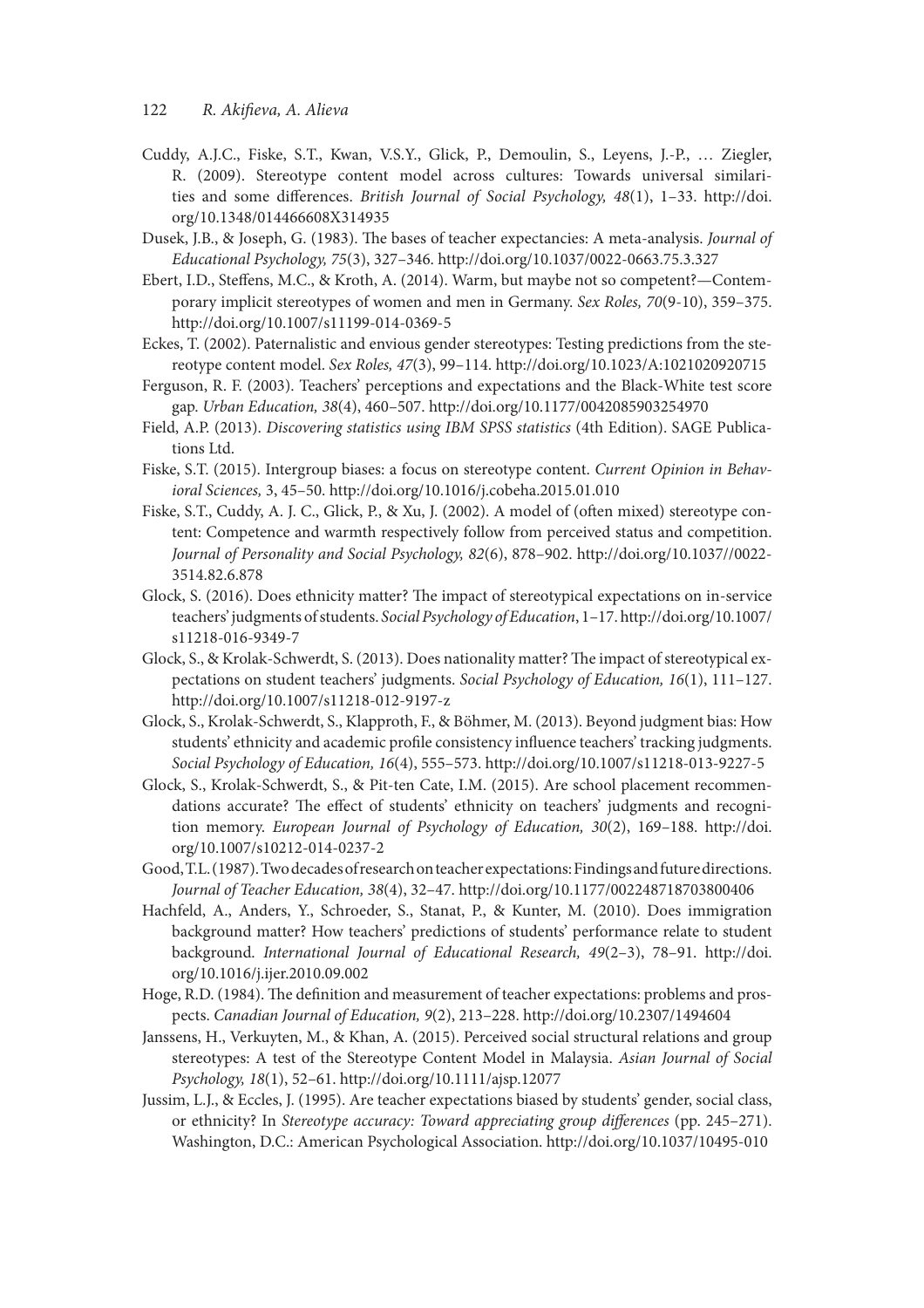- Jussim, L.J., & Harber, K.D. (2005). Teacher expectations and self-fulflling prophecies: knowns and unknowns, resolved and unresolved controversies. *Personality and Social Psychology Review, 9*(2), 131–155. http://doi.org/10.1207/s15327957pspr0902\_3
- King Lewis, G.D. (2014). Teachers' expectations and reading achievement of African American middle school students. Walden University. from http://scholarworks.waldenu.edu/ dissertations/150/
- Lee, T.L., & Fiske, S.T. (2006). Not an outgroup, not yet an ingroup: Immigrants in the Stereotype Content Model. *International Journal of Intercultural Relations, 30*(6), 751–768. http://doi. org/10.1016/j.ijintrel.2006.06.005
- Levada Center (2013). Otnoshenie k migrantam [Attitudes towards Migrants]. Moscow:Levada Analytical Center. http://www.levada.ru/2013/07/03/otnoshenie-k-migrantam/
- Levada Center (2014). Natsionalizm, ksenofobiya i migratsiya [Nationalism, xenophobia and migration]. Moscow: Levada Analytical Center. http://whttp://www.levada.ru/2014/08/26/ natsionalizm-ksenofobiya-i-migratsiya/ww.levada.ru/2015/10/23/ksenofobiya-v-rossiisnizilas/
- Levada Center (2015). Ksenofobiya v Rossii snizilas' [Xenophobia in Russia has fallen]. Moscow: Levada Analytical Center. http://www.levada.ru/2015/10/23/ksenofobiya-v-rossii-snizilas/
- Levins, T., Bornholt, L., & Lennon, B. (2005). Teachers' experience, attitudes, feelings and behavioural intentions towards children with special educational needs. *Social Psychology of Education, 8*(3), 329–343. http://doi.org/10.1007/s11218-005-3020-z
- Linville, P.W., Fischer, G.W., & Yoon, C. (1996). Perceived covariation among the features of ingroup and outgroup members: The outgroup covariation effect. *Journal of Personality and Social Psychology, 70*(3), 421–436. http://dx.doi.org/10.1037/0022-3514.70.3.421
- Madon, S., Jussim, L., Keiper, S., Eccles, J., Smith, A., & Palumbo, P. (1998). The accuracy and power of sex, social class, and ethnic stereotypes: A naturalistic study in person perception. *Personality and Social Psychology Bulletin, 24*(12), 1304–1318. http://doi. org/10.1177/01461672982412005
- McKown, C., & Weinstein, R.S. (2008). Teacher expectations, classroom context, and the achievement gap. *Journal of School Psychology, 46*(3), 235–261. http://doi.org/10.1016/j. jsp.2007.05.001
- Page, S., & Rosenthal, R. (1990). Sex and expectations of teachers and sex and race of students as determinants of teaching behavior and student performance. *Journal of School Psychology, 28*(2), 119–131. http://doi.org/10.1016/0022-4405(90)90003-P
- Panova, E. (2006). "Svoi" i "Chuzhie" ucheniki: Predstavleniya peterburgskikh uchitelei ob etnicheskikh razlichiyakh i granitsakh russkosti [Students "ours" and "alien": The views of St. Petersburg teachers on ethnic diversity and the limits of Russianness]. *Ab Imperio, 3,*  355–388.
- Parks, F.R., & Kennedy, J.H. (2007). The impact of race, physical attractiveness, and gender on education majors' and teachers' perceptions of student competence. *Journal of Black Studies, 37*(6), 936–943. http://doi.org/10.1177/0021934705285955
- Peterson, E.R., Rubie-Davies, C., Osborne, D., & Sibley, C. (2016). Teachers' explicit expectations and implicit prejudiced attitudes to educational achievement: Relations with student achievement and the ethnic achievement gap. *Learning and Instruction,* 42, 123–140. http:// doi.org/10.1016/j.learninstruc.2016.01.010
- Ready, D.D., & Wright, D.L. (2011). Accuracy and inaccuracy in teachers' perceptions of young children's cognitive abilities: The role of child background and classroom context. American *Educational Research Journal, 48*(2), 335–360. http://doi.org/10.3102/0002831210374874
- Regalla, M. (2013). Teacher expectations and students from low socioeconomic background: A perspective from Costa Rica. http://eric.ed.gov/?id=ED540254